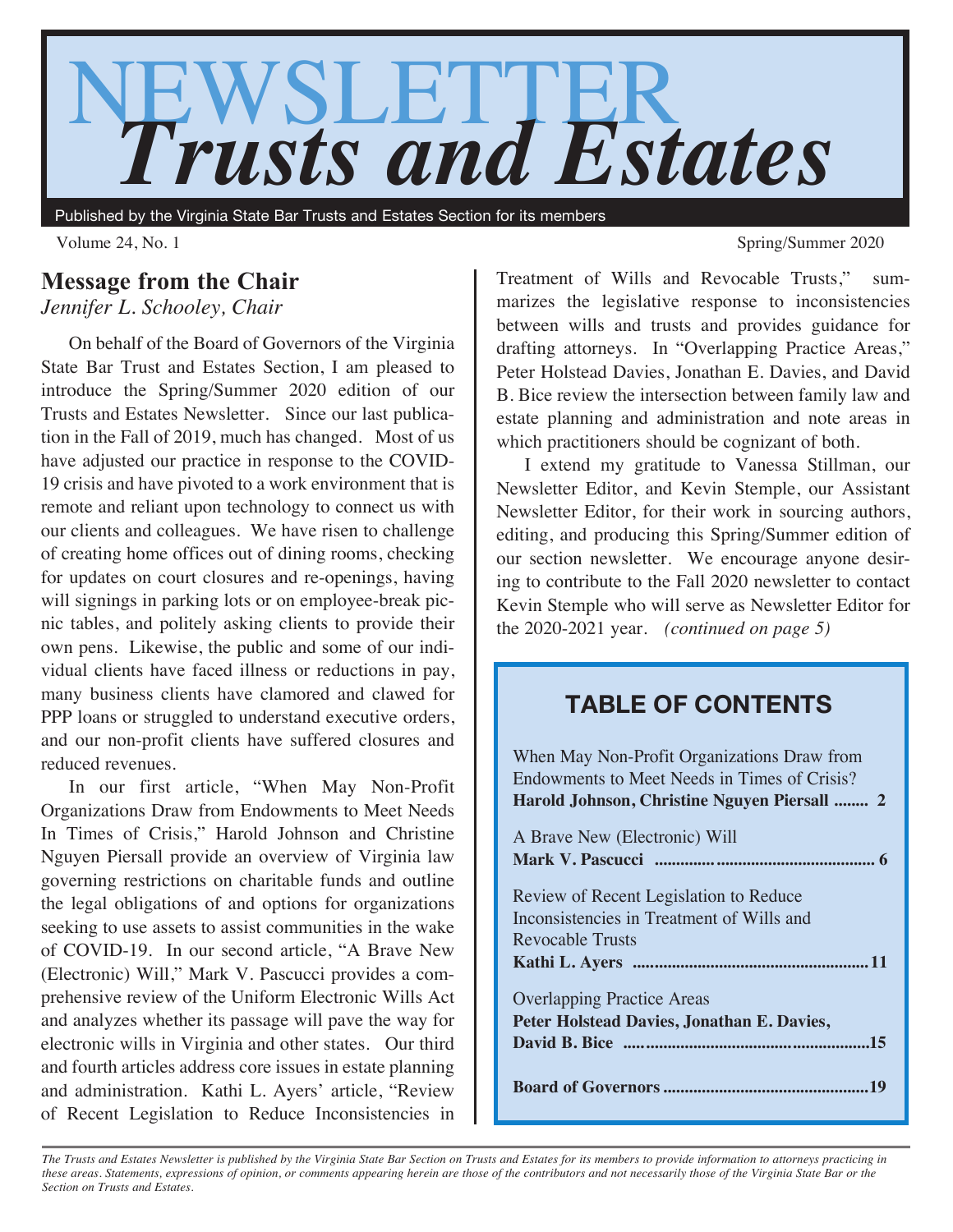# **When May Non-Profit Organizations Draw from Endowments to Meet Needs in Times of Crisis?**

*By Harold Johnson and Christine Nguyen Piersall*

Given the economic uncertainty caused by COVID-19, charitable organizations may see a significant decrease in donations in the coming months and years. Such reductions in giving will make it difficult for charitable entities to fund their operations. At the same time, the pandemic is causing increased demand for charitable programs and services in communities throughout the Commonwealth. This increased demand may push charitable organizations to devote more of their resources to meet the current needs of the communities they serve, whether by spending down the principal of endowments or by directing such funds to a new purpose in order to meet an acute need in the community.

Though laudable, the desire to address acute needs in the community must be balanced with thoughtful deliberation by the custodians of charitable assets. Before seeking to spend down the principal of an endowment or to alter the charitable purpose of donated funds, organizations must carefully review the restrictions placed on specific endowment funds and be mindful of applicable law regarding the maintenance and deployment of charitable endowments. This article provides an overview of Virginia law governing the restrictions on charitable funds with the goal of helping organizations better understand their legal obligations and their options for using assets to assist communities in crisis as a result of COVID-19.

### **What statutes control the management of charitable funds in Virginia?**

In general, the assets of a charitable institution are held in trust for the public to be used for the purposes established by the governing documents of the charitable institution, the gift made to such charitable institution, or other applicable law. VA. Code

§2.2-507.1. Given this element of "public trust," the Attorney General of Virginia has both the authority and the responsibility to make sure that a charitable institution maintains and expends restricted gifts and funds in accordance with the intent for which such gifts were made. *Id.*

The Attorney General's authority over the assets of a charitable corporation is further defined by Virginia's version of the Uniform Prudent Management of Institutional Funds Act ("UPMIFA"). VA. Code §64.2-1100, *et seq.* UPMIFA establishes guidelines for a charitable institution's management and expenditure of endowment funds, and it sets forth the mechanisms by which restrictions on endowment funds can be released.

#### **What is an "endowment fund"?**

Under UPMIFA, an "institutional fund" is broadly defined to include any fund held by an organization "exclusively for charitable purposes."1 *Id.* UPMIFA defines "endowment fund" as a fund that, under the terms of a gift instrument, is not wholly expendable by the institution on a current basis.2 *Id.* In other words, an endowment fund is any fund that is established for a particular use and cannot be spent on an institution's general operations.

Notably, the rules for releasing restrictions on an endowment fund under UPMIFA apply only where a donor gives funds to the institution with certain restrictions or for a specific purpose. Where an institution itself designates unrestricted funds for a specific purpose (such as "Board-restricted funds" or "quasi-endowment funds"), those funds are not subject to the rules and limitations of UPMIFA, and the institution can unilaterally redirect the use of those "Board-restricted funds."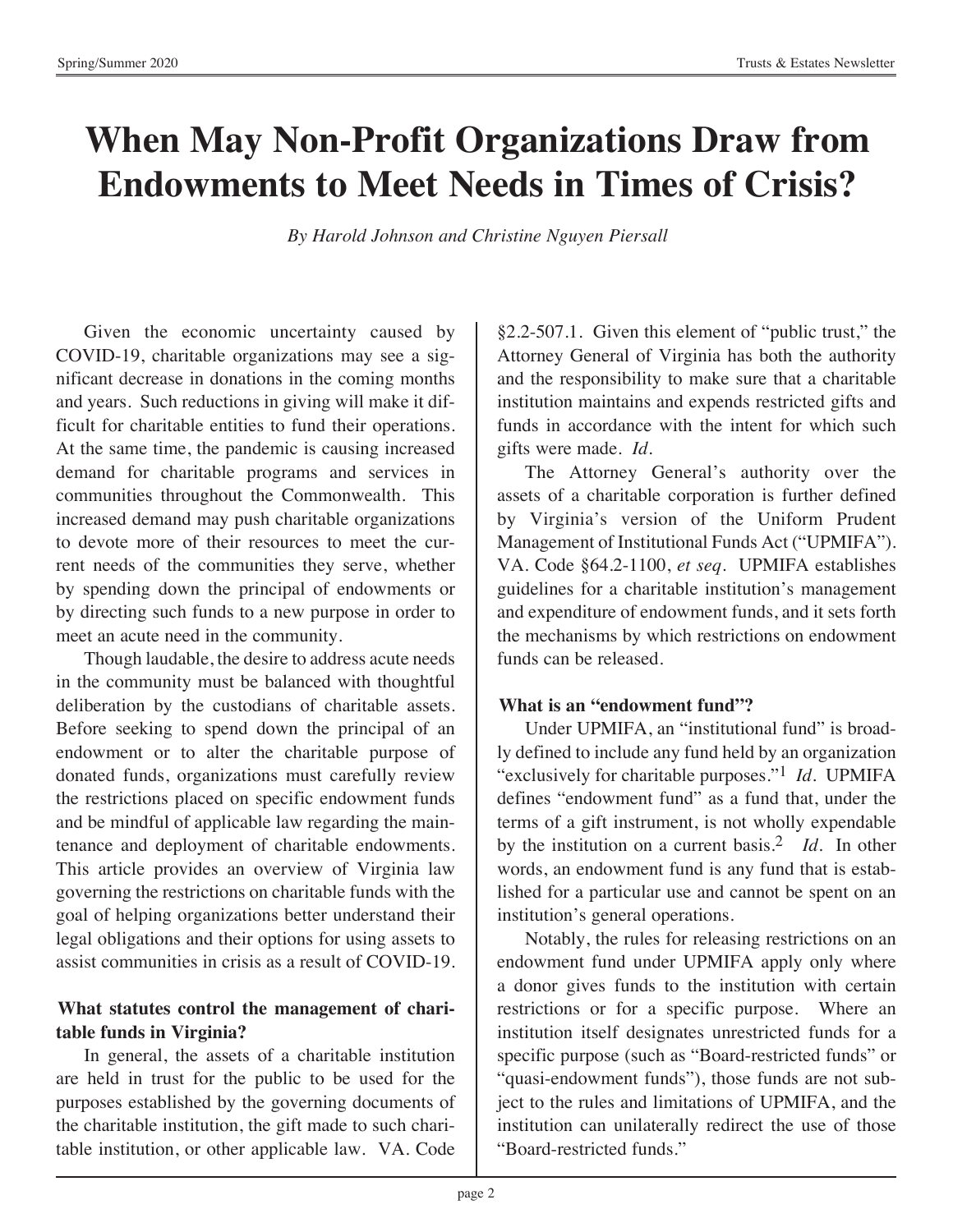# **How can restrictions on an endowment fund be released or modified?**

UPMIFA provides specific guidance regarding a charitable institution's ability to re-purpose restricted gifts. VA. CODE § 64.2-1104.

First, the restrictions on any endowment fund may be released if the institution obtains written consent from the original donor(s) of such funds. Of course, it is not unusual for multiple donors to support a single endowment fund. While no Virginia cases have considered or decided what rules apply in such circumstances, caution dictates that all of the donors to a single fund must provide written consent in order to redirect that fund to another purpose. Even where such consent is obtained, the new purpose to which such funds are directed must be within the general charitable purpose of the institution. (Thus, for example, a fund established to provide support to victims of domestic violence cannot be redirected to provide support for the arts or to open a shelter for lost animals.)

Where the institution is unable to obtain donor consent (because one or more donors are deceased or will not provide consent), an institution may seek to release or modify a restriction upon an endowment in one of three ways. The appropriate mechanism for seeking such release or modification generally depends upon the size and age of the fund in question. Notably, the release or modification of a restricted fund is not simply a matter of the institution determining, in the exercise of its discretion, that the money could be better spent in another manner. Rather, each of the mechanisms for release or modification of a restricted endowment requires the institution to demonstrate that the purpose or restriction on the endowment fund has become unlawful, impracticable, impossible or wasteful.

**a. "Small and Old Funds" - Notice to the Attorney General.** For funds established more than 20 years ago, and with an aggregate current market value of less than \$50,000, the institution can simply notify the Office of the Attorney General of its intent to release or modify the particular purpose of or restriction on the fund. Such notification should be provided in writing, and it should inform the Attorney General of the fund's history, its purpose and the nature of the proposed expenditures or modifications. If the Attorney General does not object to such modification within 60 days, then the institution can implement the modification and put the funds to another use, so long as that use is consistent with the charitable purposes expressed in the gift instrument.

- **b. Funds under \$250,000 Consent of the Attorney General.** For funds with an aggregate current market value of \$50,000 or more but less than \$250,000, an institution may request the Attorney General to consent to the modification of the particular purpose or restriction on the use of the fund. Again, the funds must be redirected in a manner consistent with the charitable purposes expressed in the gift instrument.
- **c. Any and All Funds Court Order.** An institution's final option, which is required for endowment funds of \$250,000 or more, is to petition the local circuit court to modify the restrictions on such funds and authorize the funds to be put to another purpose consistent with the charitable purposes expressed in the gift instrument. The institution must notify the Attorney General of its filing of the petition for modification, and the Attorney General must have an opportunity to be heard by the court before the court renders its decision. Thus, while not required for such funds, it makes sense to seek the Attorney General's consent to a proposed modification before filing a petition in circuit court.

# **What are the practical steps that charitable institutions should undertake when seeking release or modification of endowment funds?**

Again, under any of the above mechanisms for release or modification of a restricted endowment fund, the institution must demonstrate that the restric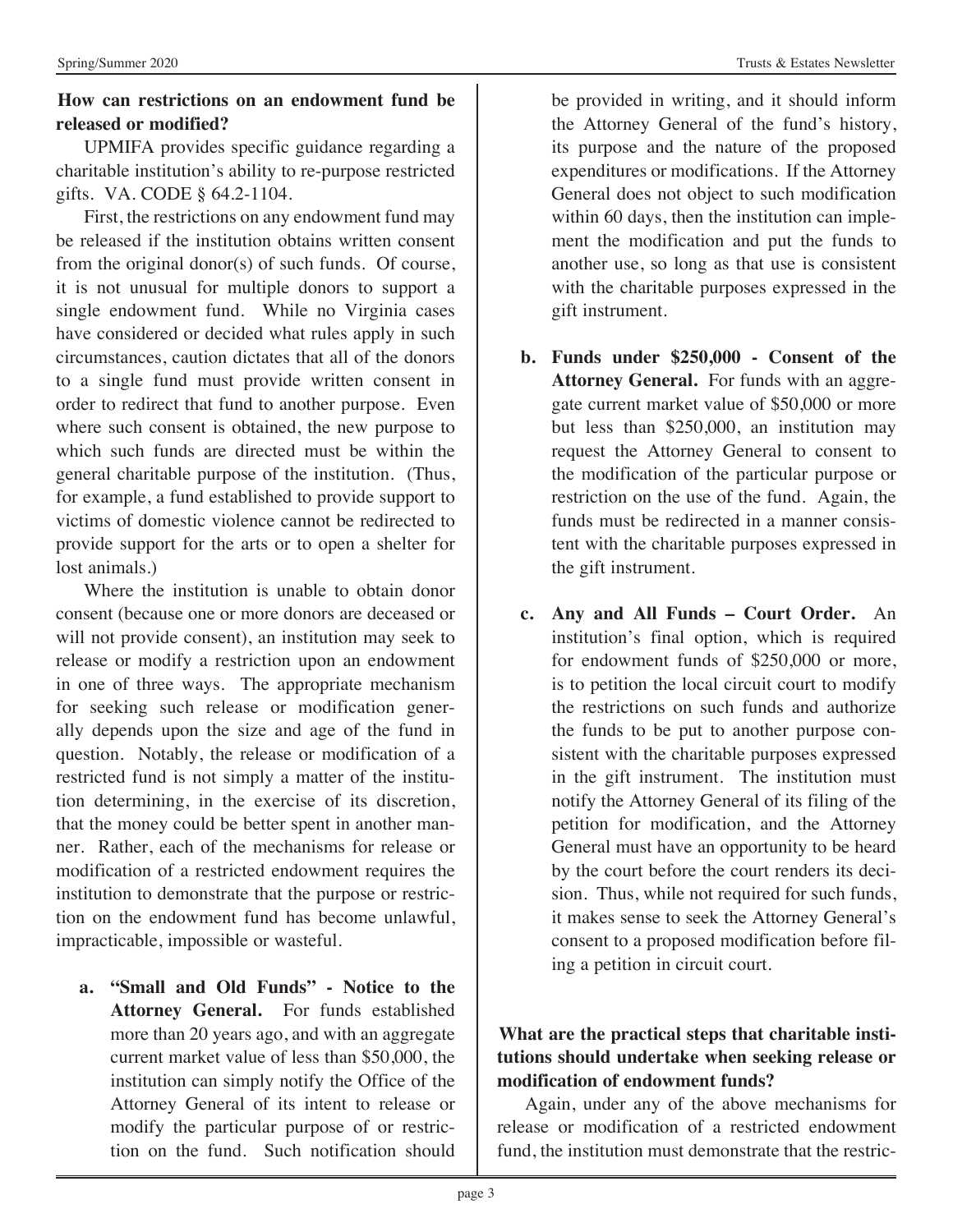tion on the endowment fund has become unlawful, impracticable, impossible or wasteful. These terms are not defined in UPMIFA, and they are generally left to the discretion of the Attorney General or court. For practical purposes in the context of the COVID-19 pandemic, this requirement likely means that a charitable institution will have to convince either the Attorney General or a court that a community's specific need is so great that the continued preservation of the restrictions on an endowment fund would be wasteful. Alternatively, if decreased donations put the charitable organization's existence at risk, the organization may persuade the appropriate authority that the continued restrictions on the use of an endowment fund would be impracticable or impossible. For example, a charity will not be able to meet the purpose of an endowment fund if the charity itself becomes insolvent and cannot pay its bills.

It is also worth noting the requirement in UPMIFA that, where restrictions are released or modified, the funds should be directed to a use "consistent with the charitable purposes expressed in the gift instrument." This means that any request to the Attorney General or court for a release or modification of funds should include a discussion of the charitable institution's planned use of such funds. The Attorney General and/or court will be far more likely to authorize the release or modification of a restriction if it can determine that the alternate use of such funds is appropriate and within the general mission of the institution. Thus, the charitable institution should be prepared to provide some level of detail regarding how any restricted endowment funds could be put to better use in the present pandemic when approaching the Attorney General or court with such requests. Rather than simply asking to have restricted endowment funds released to be treated as unrestricted, the requests to the Attorney General and/or court should provide some examples of how those funds would be spent once modified.

Under normal circumstances, a charitable institution should contact the Attorney General (through his deputy staff) and arrange a meeting to explain why the release or modification of restrictions on an endowment fund is warranted. Such a meeting can be invaluable in laying the groundwork for the

formal paperwork and consents to follow. However, given the confines of social distancing, remote working and the demands on personnel both at charitable organizations and within the Office of the Attorney General, arranging such meetings may be difficult. Therefore, written communications with the Office of the Attorney General should be thorough and should include copies of pertinent paperwork related to the endowment in question, such as donative instruments or other documents governing the management and expenditure of the fund.

If an entity has multiple endowments that it wishes to modify and/or spend down, it is easiest to place those selected endowment funds into categories or "buckets" based on the different mechanisms for releasing restrictions under UPMIFA. Namely, the endowment funds should be classified as:

- 1. Funds with living donors who consent to modification of the fund; and
- 2. Funds without living or consenting donors:
	- a. Small and Old funds;
	- b. Funds of \$50,000 or more and less than \$250,000; and
	- c. Funds of \$250,000 or more.

For the "living donor" funds, the charitable institution should seek to obtain written consents signed by those donors. The written consents should identify the need for a release of the restrictions on a given fund. If possible, and to avoid confusion or subsequent objections from living donors, the written consents should include a statement of the purposes to which the funds will be put upon the release of any restrictions.

For the "Small and Old" funds where donor consent is not feasible, the charitable institution should prepare individual letters to the Attorney General's office regarding each such fund. The letters should identify the need for a release of the restrictions on such funds and include a statement of the purposes to which the funds will be put upon the release of any restrictions. Rather than waiting 60 days for the expiration of the Attorney General's opportunity to object to such releases, the charitable institution may want to be proactive and ask the Attorney General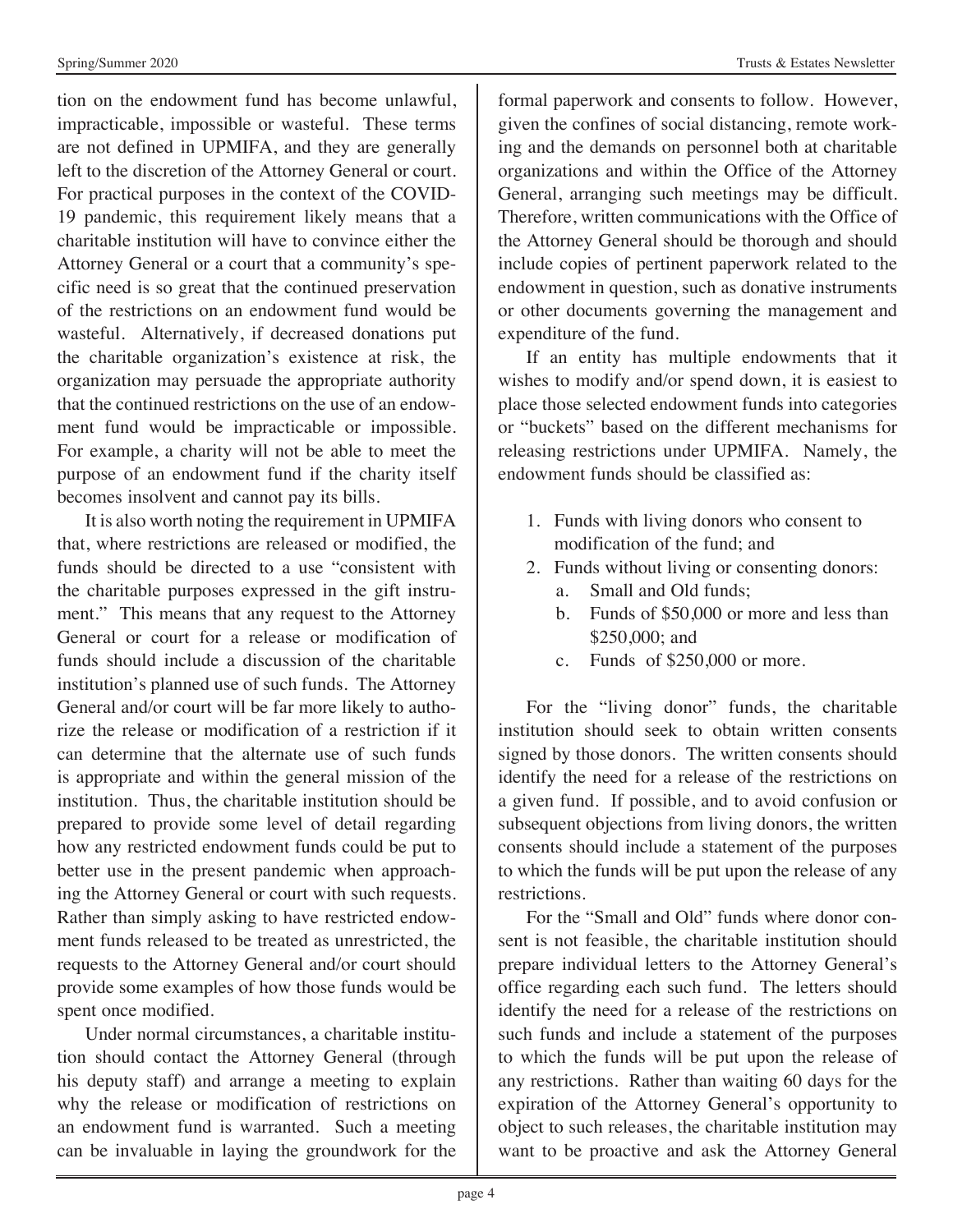to consent to the release or modification prior to the 60-day deadline.

For funds containing less than \$250,000 where donor consent is not feasible, the charitable institution should prepare individual letters to the Attorney General's office along the same lines as the letters regarding "Small and Old" funds above. However, such letters must seek the Attorney General's consent, as there is no automatic release of restrictions after 60 days.

For funds valued at \$250,000 or more, the charitable institution must prepare a petition to the court seeking release of the restrictions on each such fund. Prior to filing such petition with the court, the charitable institution should send a copy of the petition to the Attorney General and solicit the Attorney General's consent to the requested modifications. The court-approval process will be much smoother if the Attorney General is on board with the release or modification of restrictions prior to the petition being filed.

The COVID-19 pandemic has created acute needs and crises of various types in almost every community in Virginia. The economic uncertainty caused by economic shutdowns brings great risk for charitable institutions. A thoughtful and deliberate approach that takes into account the mandates of Virginia law may allow charitable organizations to continue serving their missions in these trying times.

*Harold ("Hal") Johnson is co-chair of Williams Mullen's Education Practice, where he works with educational institutions on various matters, including endowment management and the Uniform Prudent Management of Institutional Funds Act (UPMIFA). Hal received both his Bachelor of Arts and his Juris Doctor from the University of Virginia.*

*Christine Nguyen Piersall is chair of William Mullen's Estate Planning: Private Client & Fiduciary Services Practice, where she focuses her practice primarily on estate tax planning, estate and trust taxation and administration. Christine serves as counsel to and on the Board of several non-profit organizations. Christine received her Bachelor of Arts from the University of Virginia and her Juris Doctor from the University of Richmond.* X

#### **(Endnotes)**

**1.** This does not include "program related assets" such as buildings or other physical property used to accomplish the organization's charitable purpose. *Id.*

**2.** UPMIFA provides that, under certain circumstances, a portion of the income earned on an endowment fund will not be subject to the endowment's restrictions and may be directed toward an institution's general operations. Further analysis of that issue is beyond the scope of this article.  $\triangleleft$ 

#### *(Chair Message Continued from page 1)*

Before closing this introduction to the newsletter and completing my year as Chair of our section, I must express my utmost gratitude to the lawyers who assisted with our section's major initiative of the year: to provide an additional topical resource to the public on managing the probate process. Many of you may be aware that our section maintains "Wills in Virginia" on the VSB website. We are now on the cusp of adding "Overview of Probate in Virginia" to provide general information to members of the public on the probate process. Countless hours were spent creating this publication by Ellis Pretlow and Brooke Tansill, who responded to my call to volunteer, along with Scott Golightly and Mark Pascucci, members of the Board of Governors of our section, and Vanessa Stillman and Kevin Stemple, our section's editors. My heartfelt thanks is given to each of them for taking interest in and playing an integral role in producing the content, and to Scott Golightly for editing and coalescing the various authors' contributions. The publication may be found at vsb.org/site/publications/ publications-home.

Jennifer L. Schooley Section Chair  $\triangle$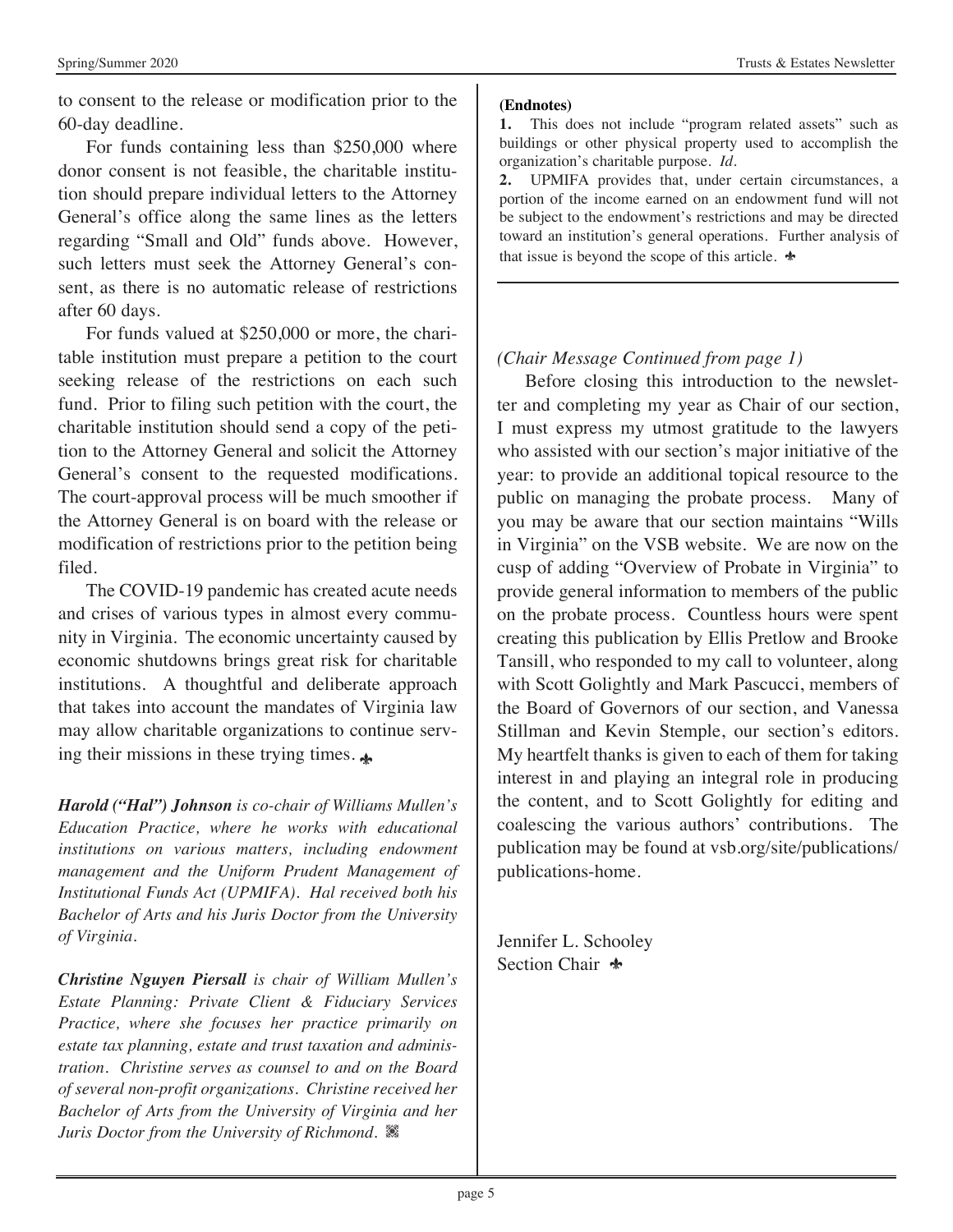# **A Brave New (Electronic) Will**

*By Mark V. Pascucci*

Will the passage of the Uniform Electronic Wills Act pave the way for electronic wills in Virginia and other states?

*Covid-19 update: Since this article was written, the pandemic has caused Virginia practitioners to review and wrestle with Virginia's requirements for executing estate planning documents. The issues include: paper & ink execution vs. electronic execution, physical witness presence vs. electronic witness presence, and in-person notarization vs. remote notarization. Further muddying the water – Virginia has an electronic notary statute but no electronic Wills statute.* 

*The legislative committee of the VBA (Wills, Trusts & Estates section) is aware of this and an "e-wills" statute is on its agenda for review.* 

# **Courts Approving Various Electronic Writings as Wills**

For better or worse, we are living in an age of technology. At our fingertips we have computers, smartphones, tablets and other devices. An estimated 8 billion devices are now connected to the Internet, and Netflix binging has reached 250 million hours *per day*. 1 (In case you're curious, the most-watched show in Netflix history is currently *6 Underground*, at 83 million views.)2

The ease and convenience of these devices have given rise to the creation of electronic records purporting to be wills. Below are a few examples where courts have considered such records.

In a 2003 Tennessee case, the testator used a word processing program (e.g., Microsoft Word) to type his will. He then typed his signature in cursive font, in the presence of two witnesses. He then printed the will (which contained his typed signature) and the two witnesses signed the hard copy. The will was deemed valid.3

In a 2013 Ohio case, a will was typed on a Samsung Galaxy tablet and electronically signed by the testator and two witnesses using the tablet's stylus. The will (as saved on the tablet) was deemed valid and met the statutory requirement to be "in writ $ine.$ <sup>'4</sup>

In a 2018 Michigan case, the testator committed suicide – and left a handwritten note directing the recipient to an electronic note on his phone titled "Last Note." The note included directions for disposing of his property, and was deemed a valid will under Michigan's harmless error statute.5

# **States Passing E-wills Legislation**

States have been active in recent years in passing e-wills legislation. Nevada, far ahead of the curve, was the first state to modernize the world's second oldest profession, passing an e-wills statute in 2001 (which it revised in  $2017$ ).<sup>6</sup> Recently, Florida, Indiana and Arizona have also passed e-wills legislation. (Indiana's statute also references electronic powers of attorney and trusts).7 A number of other states have also considered e-wills legislation, including Virginia, New Hampshire, Texas and the District of Columbia.

# **The Uniform Electronic Wills Act**

This trend toward e-wills caused the Uniform Law Commission (the "ULC") to begin drafting the Uniform Electronic Wills Act (the "Act"). The Act, approved at the ULC's annual meeting in July 2019,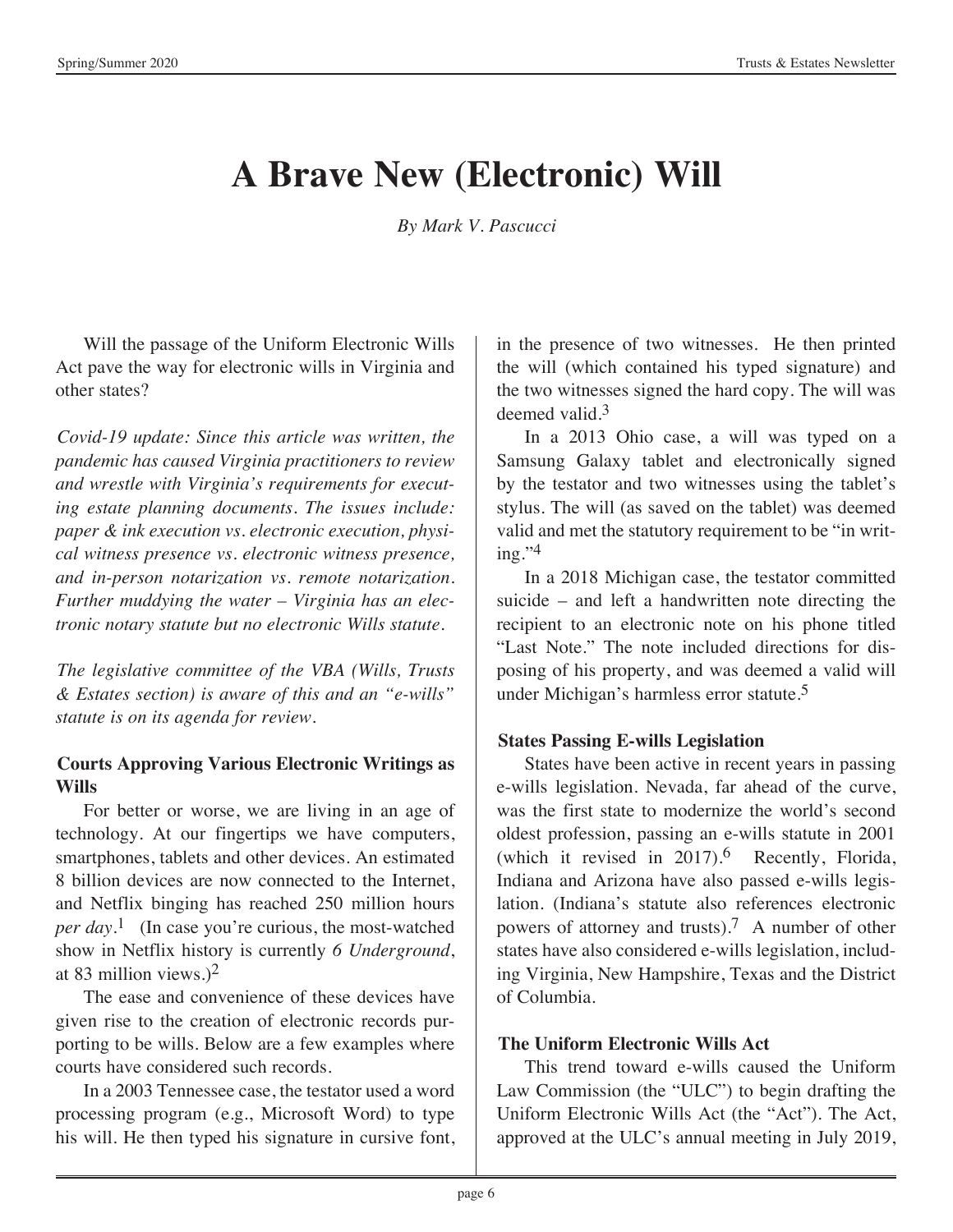is relatively short  $-12$  sections totaling 19 pages, including comments.8

The ULC's webpage describes the Act's purpose: The Uniform Electronic Wills Act permits testators to execute an electronic will and allows probate courts to give electronic wills legal effect . . . Since 2000, the Uniform Electronic Transactions Act (UETA) [which Virginia has enacted at Va. Code Ann. § 59.1- 479 et seq.] and a similar federal law, E-SIGN, have provided that a transaction is not invalid solely because the terms of the contract are in electronic format. But UETA and E-SIGN both contain an express exception for wills . . . Under the new Electronic Wills Act, the testator's electronic signature must be witnessed contemporaneously . . . States will have the option to include language that allows remote witnessing. The act will also address recognition of electronic wills executed under the law of another state. For a generation that is used to banking, communicating, and transacting business online, the Uniform Electronic Wills Act will allow online estate planning while maintaining safeguards to help prevent fraud and coercion<sup>9</sup>

# **Key Provisions of the Uniform Electronic Wills Act**

Execution and Self-Proving of Electronic Wills

Sections 5 and 8 of the Act set forth requirements for the execution and self-proving of e-wills; these echo the formalities of traditional wills.

Per the Act, an e-will must:

- Be readable as text (no audio wills, no "home video" wills);
- Be signed by the testator, or on behalf of the testator by someone in the testator's physical presence; and
- Be signed by two witnesses, in either the physical or electronic presence of the testator, or by a notary.

In addition, to be self-proving, the e-will and self-

proving affidavit must be executed simultaneously.

Notably, the Act diverges from traditional will law in the timing of the self-proving affidavit; Virginia (and many other states) allow a traditional will to be self-proved "at any subsequent date,"<sup>10</sup> but the ULC's comment to Section 8 of the Act provides that the Act "does not permit the execution of a selfproving affidavit for an electronic will other than at the time of execution of the electronic will." This is intended to help mitigate the risk of a fraudulent e-will signature. The Act also states that extrinsic evidence may be used to establish the testator's intent in signing the e-will, e.g., a picture or audio-visual recording of the testator signing his e-will. What is an electronic signature?

What constitutes a "signature" in an electronic

document? Let's review the two relevant bodies of law: the Act (remember, Virginia has not yet adopted it) and Virginia's UETA. The Act's definition of "sign" broadly provides "to execute or adopt a tangible symbol  $\ldots$ ."<sup>11</sup> The comments to Section 5 of the Act state that a "typed signature in a cursive font, or a pasted electronic copy of a signature" would both suffice, and "as e-signing develops, other types of symbols or processes may be used . . ."

Virginia's UETA defines an electronic signature as "an electronic sound, symbol, or process attached to or logically associated with a record and executed or adopted by a person with the intent to sign the record."12

Electronic vs. Physical Presence of Witnesses

The ULC's drafting committee weighed this issue and decided in favor of ensuring convenience and flexibility with remote attestation. In a draft of the Act dated January 22, 2019, the committee noted a few reasons why the physical presence of witnesses may not be critical: 1) will substitutes don't typically require witnesses (e.g., beneficiary designations); 2) law firm employees witness numerous wills and may be unable to recollect an individual testator's capacity; and 3) the harmless error doctrine allows a court to give effect to a will not properly witnessed.<sup>13</sup> (Virginia has adopted the harmless error doctrine at Va. Code Ann. § 64.2-404).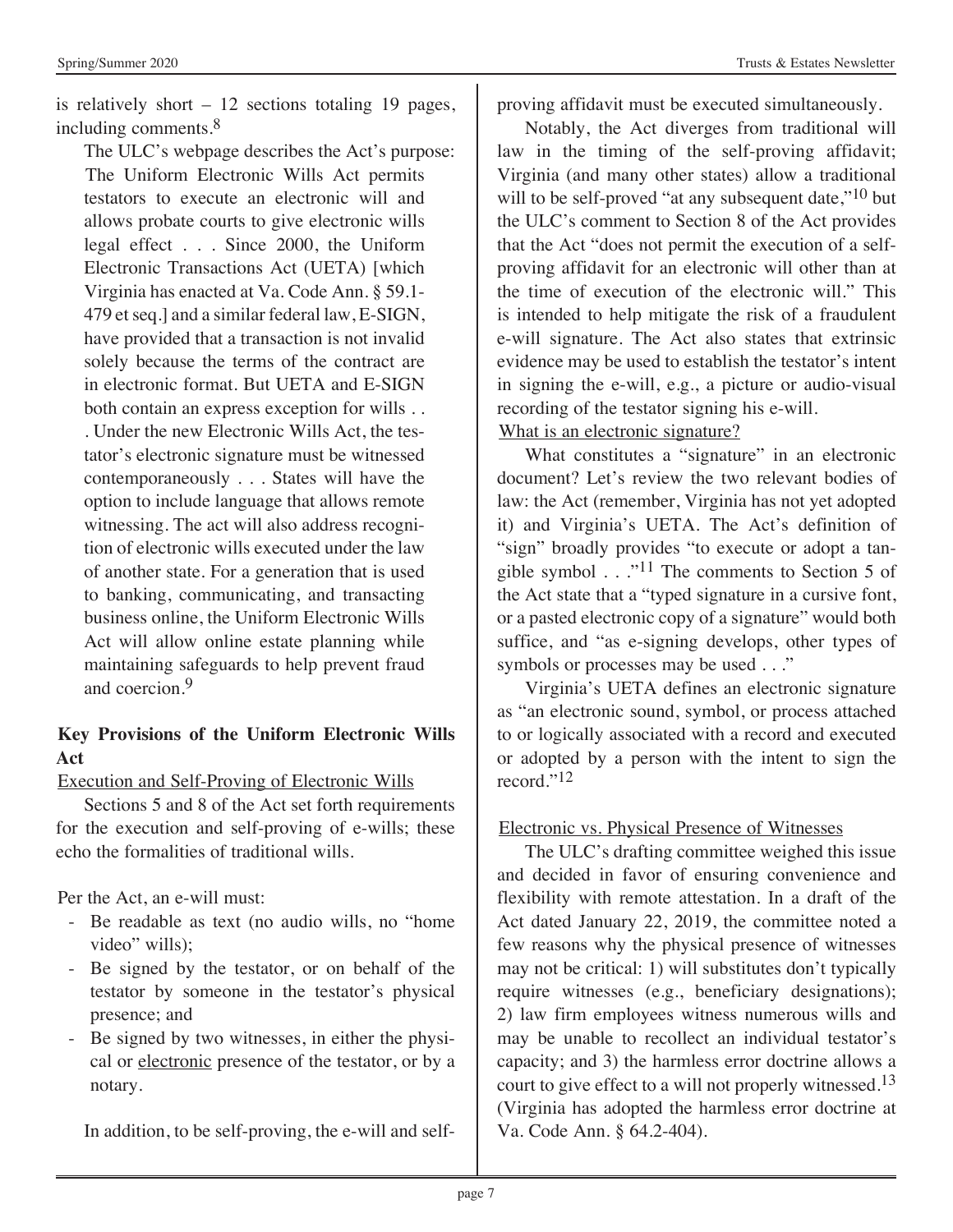#### Choice of Law

Section 4 of the Act "reflects the policy that a will valid where the testator was physically located should be given effect using the law of the state where executed. The Act does not require a state to give effect to a will executed by a testator using the law of another state unless the testator resides, is domiciled, or is physically present in the other state when the testator executes the will."

#### *Example – Choice of Law*

Harry lives in Massachusetts, a state which has not enacted an e-wills statute. Harry, while in Massachusetts, remotely executes an e-will under Nevada law. That e-will will be valid in Nevada (which allows a remote testator), but not in Massachusetts. However, if Massachusetts enacts e-will legislation, Harry's e-will should then be valid in Massachusetts. Alternatively, if Harry had traveled to Nevada and executed an e-will while physically present in Nevada, his e-will should also be valid in Massachusetts, because it was valid in the state in which he physically signed the will.

What if Harry had been a Nevada resident, executed a valid e-will and then moved to Massachusetts? Massachusetts should give effect to his e-will, because it was validly executed when Harry was in Nevada.

#### Revocation

Like traditional wills, e-wills may be revoked by a subsequent will or by a "physical act" of revocation upon the e-will. The preponderance standard applies as to intent to revoke. The Act discusses, but does not define, a "physical act," and it provides a few examples in its comments: deleting a file with the "click of a mouse," "smashing a flash drive with a hammer," requesting a third party custodian of the e-will to delete the e-will, and printing a paper copy of the e-will and writing "revoked" on it.

#### Revocation of One Applies to All

The Act follows traditional wills law and provides that revocation of one e-will original is effective to revoke all identical e-wills, just as revocation of an original traditional will revokes all duplicate originals.

#### Certification of Paper Copy

Section 9 of the Act allows an individual to reduce an electronic will to paper if the individual certifies the paper copy is complete, true and accurate. This is intended to facilitate the admission of the will to probate.

#### Electronic Signatures for Revocable Trusts

The Act intentionally does not address revocable trusts, despite their widespread use as will substitutes. In fact, the ULC drafting committee noted in a draft of the Act that the "UETA does not exclude inter vivos trusts, so this Act is limited to wills and does not cover inter vivos trusts or other estate planning documents."14

Can revocable trusts indeed be signed electronically? The ULC drafting committee appears to think so. However, and with due deference to those experts, let's review the scope of Virginia's UETA. It provides, "Except as otherwise provided in subsection (b), [which excludes wills, codicils and testamentary trusts] this chapter applies to electronic records and electronic signatures relating to a transaction."15 The UETA then defines a "transaction" as "an action or set of actions occurring between two or more persons [including trusts] relating to the conduct of business, commercial, or governmental affairs."16

So, Virginia's UETA validates electronic signatures relating to the conduct of business, commercial or governmental affairs. The UETA's definition of "persons" does include trusts. But, is the creation of revocable trusts a "business" or "commercial" affair? Those terms are not defined in the UETA. Perhaps a future Virginia e-wills bill should clarify that electronic signatures are also valid for revocable trusts.

#### **Virginia's Efforts to Pass E-Wills Legislation**

Two e-will bills have been introduced in Virginia thus far. Both predate the Uniform Electronic Wills Act. HB 1643 was introduced by G. Manoli Loupassi in 2017; and in 2018, HB 1403 was introduced by Jeffrey L. Campbell. Neither bill made it out of committee. Incidentally, both bill sponsors are attorneys, although neither specializes in estate planning.

The bills were similar; below are distinguishing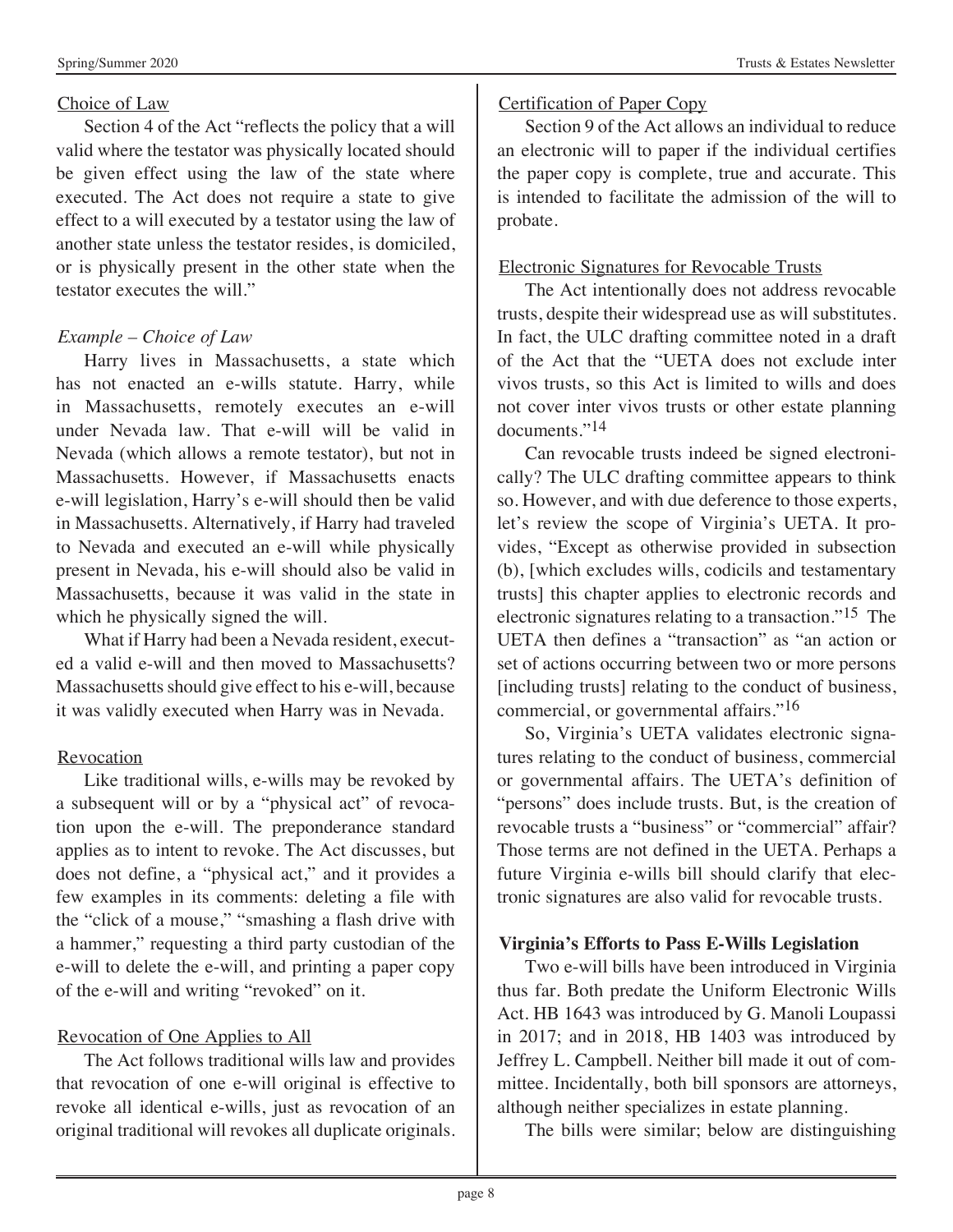features of the latter bill, HB 1403, as compared to the Act.

# HB 1403

HB 1403 defined an electronic will as being "created and maintained in an electronic document." The e-will must be e-signed by the testator and two witnesses or a notary, in the presence of the testator.17

Like the Act, HB 1403 defined "presence" to include participation by audio-visual communication, and it expressly included execution of powers of attorney and advance medical directives.

HB 1403 added a concept not present in the Act; the e-will, to be self-proving, must be stored until probate with a "qualified custodian" who must be named in the e-will. The qualified custodian must also possess a visual record of the e-will's execution, and such visual record must also prove the identity of all of the signers of the will and be incorporated as part of the electronic record of the will.

What is a "qualified custodian?" HB 1403's definition appears to commercialize this position; it bars an heir or beneficiary from serving, and it requires the custodian to "consistently employ, and store electronic documents of electronic wills in, a system that protects electronic documents from destruction, alteration or unauthorized access and detects any changes to an electronic document."18

Much of HB 1403 related to the qualified custodian: who can serve, ceasing to serve, naming successors, providing access to e-wills, destroying e-wills in custody, turning over to probate, etc.

HB 1403 allows a choice for where to probate a will: (1) in the deceased's city or county of residence or (2) the domicile or registered office of the qualified custodian, if in the Commonwealth.

# **Concluding Thoughts and Preparing Your Practice for E-Wills**

If e-wills haven't frightened you into retiring or shifting to personal injury, then consider:

*How would e-wills change your estate planning and probate practice?* Be prepared for remote witnessing, execution and notarization. What about probate of

an e-will? Where can/should an e-will be probated? Could this expand your probate practice?

*Could e-wills increase the commoditization of estate planning?* Florida's e-wills statute passed in part due to efforts of a company called 'Willing' (a do-ityourself online wills company). Its website (willing. com) states one can prepare a "complete estate planning package" and can "start for free, pay only when you print and sign."

*Qualified custodians – business opportunity?* This doesn't appear to be a ready industry. A Google search for "qualified custodian of a will" resulted in no relevant hits. This expertise will need to be developed if e-wills legislation proliferates. Will attorneys fill this role? Some of us already store physical wills; will we want to enter the realm of electronic document storage? Call your insurance carrier . . .

*Encourage your staff to obtain their electronic notary commission*, as per Va. Code Ann. § 47.1-6.1. Traditional notaries in Virginia may apply for this.19 The Virginia Electronic Notarization Assurance Standard, published in 2013, provides guidance on electronic notarization, including notarization by webcam. It allows a notary to notarize without being in the physical presence of the signer.<sup>20</sup>  $\star$ 

*Mark Pascucci's practice concentrates on estate planning and administration, family business succession, corporate transactions and elder law. His representation of individuals ranges from complex tax planning for high net worth clients to advice on elder law and public benefits for elderly and disabled clients. He has written and lectured on these subjects for continuing education for lawyers, accountants and other professionals. Mark also represents individuals and entities in controversies with the IRS. Prior to earning his law degree at William & Mary, Mark practiced as a Certified Public Accountant in Boston. Mark's goal is to consistently provide high quality service to his clients.* X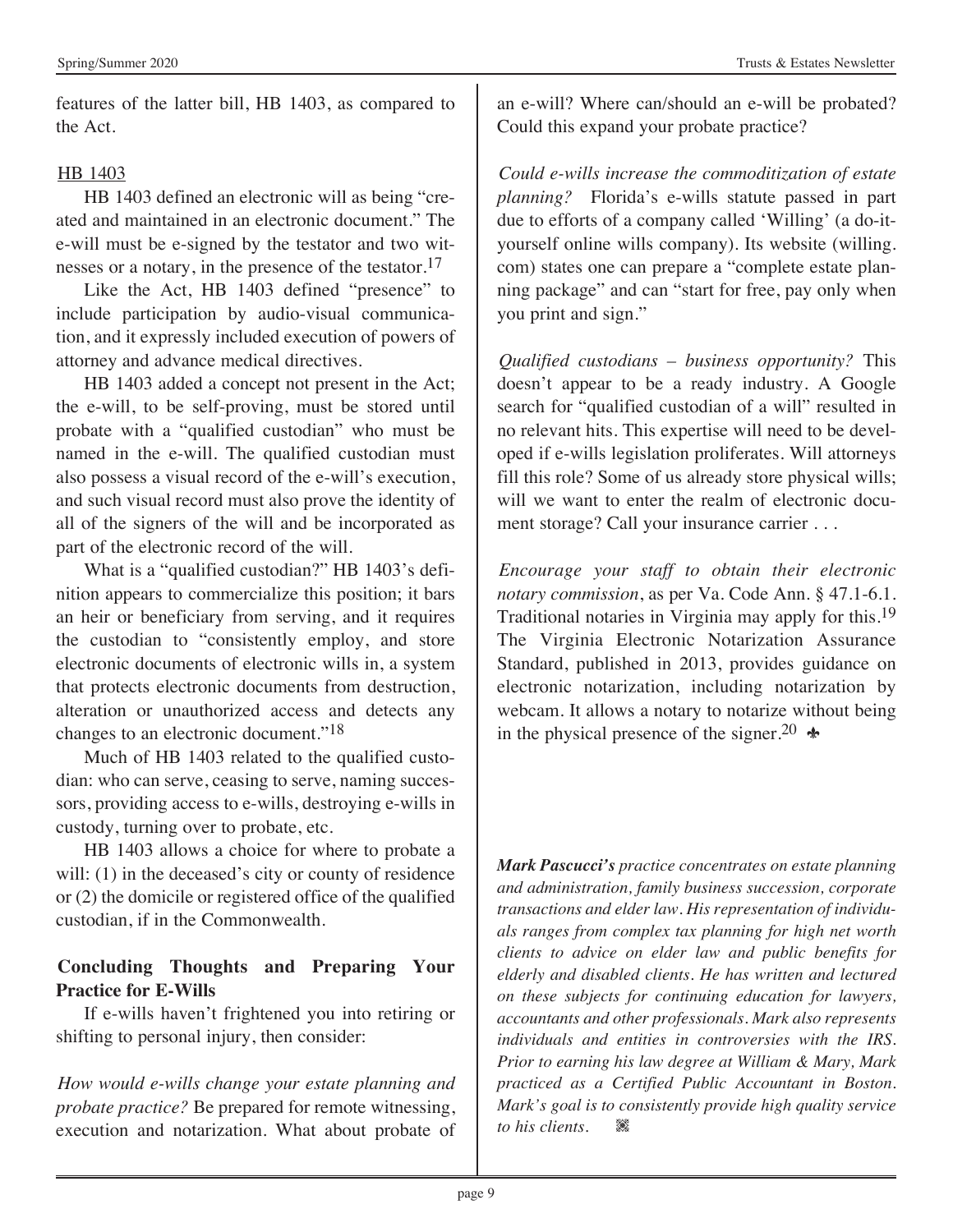#### **(Endnotes)**

**1.** *See Technology Facts and Stats* by Orleans Marketing, https://orleansmarketing.com/35-technology-facts-stats/ (last visited February 21, 2020).

**2.** *See Every Viewing Statistic Netflix Has Released So Far (February 2020)*, What's on Netflix, https://www.whats-onnetflix.com/news/every-viewing-statistic-netflix-has-releasedso-far-february-2020/ (last visited February 21, 2020).

**3.** *Taylor v. Holt*, 134 S.W.3d 830 (Tenn. 2003).

**4.** *In Re: Estate of Javier Castro, Deceased*, No. 2013ES00140 (Ohio Ct. Com. Pl. June 19, 2013).

- **5.** *In re Estate of Horton*, 925 N.W.2d 207 (Mich. 2018).
- **6.** Nev. Rev. Stat. § 133.085 (2017).
- **7.** Ind. Code § 29-1-22-1 (2019).

**8.** The Uniform Electronic Wills Act as promulgated by the National Conference of Commissioners on Uniform State Laws on November 20, 2019 is available online at https:// www.uniformlaws.org/HigherLogic/System/DownloadDocumentFile.ashx?DocumentFileKey=8529b916-8ede-67e4-68ebe0f7b1cb6528&forceDialog=0 (last visited February 21, 2020).

**9.** https://www.uniformlaws.org/committees/community-home?communitykey=a0a16f19-97a8-4f86-afc1 b1c0e051fc71&tab=groupdetails (last visited February 21, 2020).

- **10.** Va. Code Ann. §§ 64.2-452 and 64.2-453.
- **11.** Unif. Electronic Wills Act § 2.
- **12.** Va. Code Ann. § 59.1-480.
- **13.** Unif. Electronic Wills Act (Draft, January 22, 2019).
- **14.** *Id.*
- **15.** Va. Code Ann. § 59.1-481(a).
- **16.** Va. Code Ann. § 59.1-480.
- **17.** HB 1403: Electronic Wills, V.A. Legis. (2018).
- **18.** *Id.*

**19.** *See A Handbook for Virginia Notaries Public*, published by the Office of the Secretary of the Commonwealth, available online at https://www.commonwealth.virginia.gov/media/ governorvirginiagov/secretary-of-the-commonwealth/pdf/2017- December-15-revised-Handbook-.pdf (last visited February 21, 2020).

**20.** *See The Virginia Electronic Notarization Assurance Standard*, published by the Secretary of the Commonwealth, available online at https://www.sos.state.co.us/pubs/newsRoom/ remoteNotarization/2017/VirginiaElectronicNotarizationAssuranceStandard.pdf (last visited February 21, 2020).  $\bullet$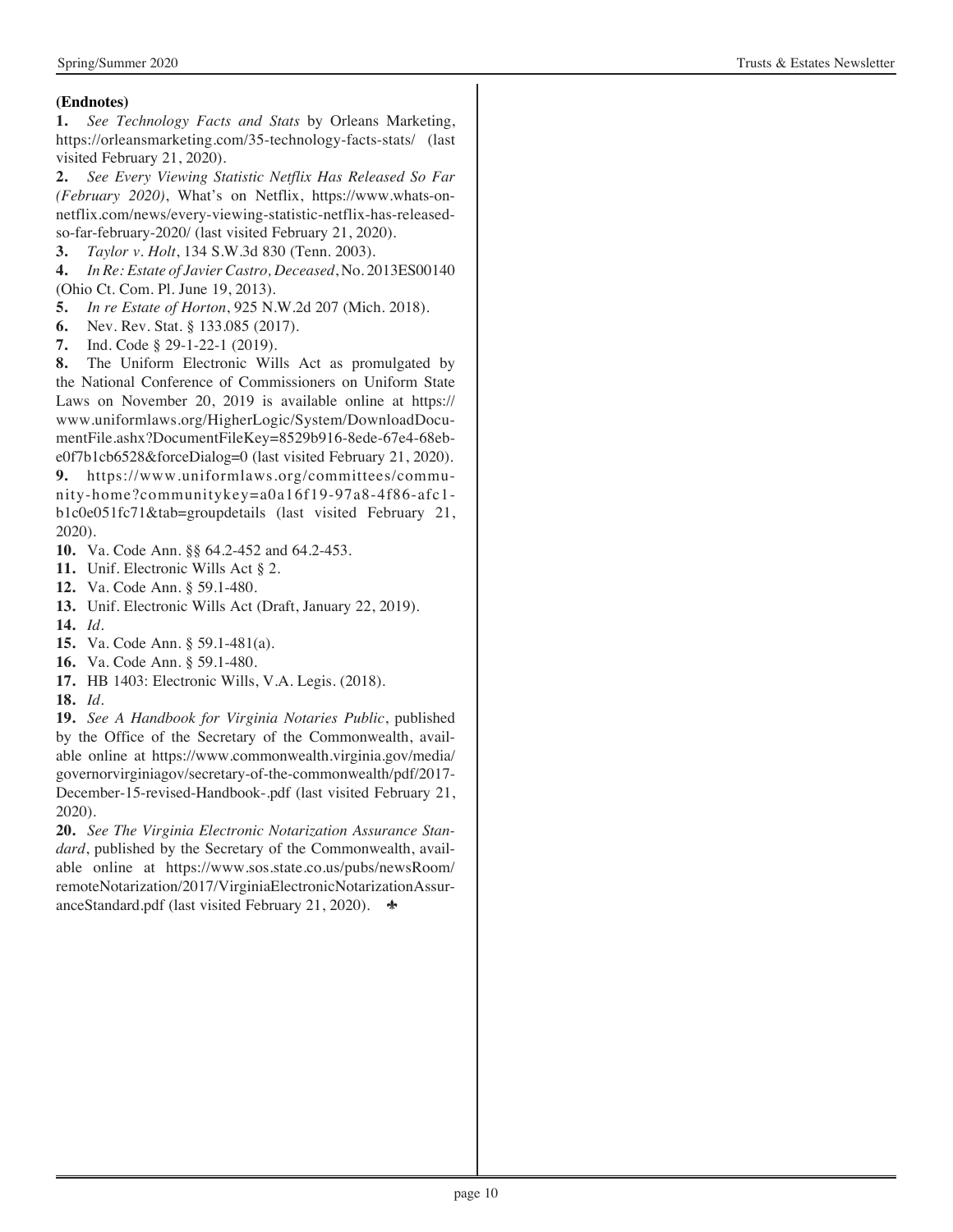# **Review of Recent Legislation to Reduce Inconsistencies in Treatment of Wills and Revocable Trusts**

*By Kathi L. Ayers*

The treatment of wills and revocable trusts varies by state and it is crucial that estate planning attorneys be familiar with the differences in the jurisdictions in which they practice. Like other states, Virginia's statutes concerning wills and those concerning revocable trusts were established separately and have evolved separately over time. The statutes pertaining to wills in Virginia came from English law<sup>1</sup> and those pertaining to revocable trusts were adopted much later, as trusts rose in popularity in the second half of the twentieth century. As a result of the separate formation of these laws, certain inconsistencies developed in the interpretation of wills and revocable trusts. For example, prior to the enactment of the legislation described in this article, the result of a bequest of assets to a predeceased beneficiary may have been different depending on whether the bequest occurred in a will or in a revocable trust. Similarly, a divorce would have different legal consequences if the legal instrument involved was a will as opposed to a revocable trust. Virginia's legislature responded to some of the inconsistencies between wills and trusts with legislation that became effective July 1, 2018. This article summarizes the legislative response and provides drafting tips for attorneys.

# **What are the Changes?**

# Reformation

The 2018 legislation primarily focused on extending existing will provisions to revocable trusts. However, on the topic of reformation, the reverse is true. Virginia HB 746 (2018 Acts, ch. 44) added a new section 64.2-404.1 to allow reformation of wills to correct mistakes or to achieve the decedent's tax objectives.2 This matches the existing provisions of 64.2-733 (reformation of trusts to correct mistakes) and 64.2-734 (modification of trusts to achieve settlor's tax objectives). These provisions apply to wills regardless of their date of execution and to all judicial proceedings (but for proceedings started prior to July 1, 2018, only if the court finds that the application would not substantially interfere with the case or prejudice parties' rights).3

The 2018 legislation is generally considered to be part of the legislative response to the *Thorsen* case.4 In *Thorsen*, the attorney made a mistake in the drafting of a will, resulting in the intended beneficiary receiving far less than the testator desired. If a similar drafting mistake had instead been made in a revocable trust at that time, it could have been corrected through reformation. Following the addition of Virginia Code Section 64.2-404.1, such mistakes in a will can now be corrected by the court if there is clear and convincing evidence that the decedent's intent and terms of the will were affected by a mistake of fact or law.5

This change is more procedural in nature—it shouldn't affect the way attorneys draft documents. However, it is comforting to know that if a mistake is made in a will, the will can be reformed to correct the mistake or to match the decedent's intent.

# **Effect of Divorce**

The 2018 legislation clarifies that the effect of divorce on revocable trusts is now the same as on wills. Prior law provided that a divorce or annulment would revoke any disposition or appointment of property made by the will to the former spouse.<sup>6</sup> It also provided that a divorce or annulment would cause the revocation of any powers of appointment granted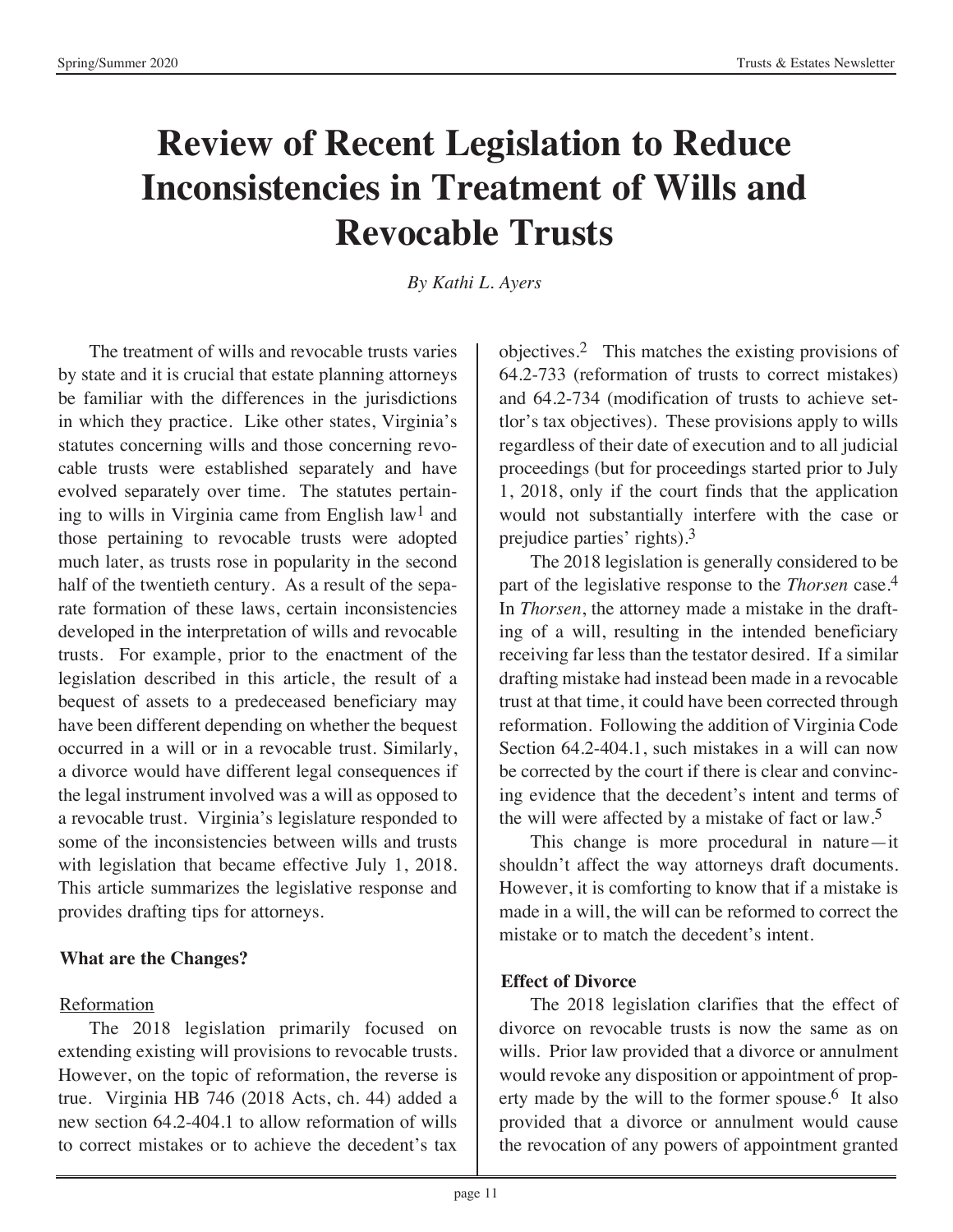to the former spouse as well as the revocation of the appointment of the former spouse as executor, trustee (named in a will), conservator or guardian.7

The changes to 64.2-412 now apply these concepts to revocable trusts (to the extent the event causing the revocation occurred on or after July 1, 2018).8 The 2018 statute provides that if a settlor is divorced (or the marriage was annulled) and the trust was revocable immediately before the divorce or annulment, then any beneficial interest that the former spouse was given in the settlor's trust is revoked and the former spouse is treated as if he or she failed to survive the divorce or annulment.<sup>9</sup> In addition, a divorce, annulment *or filing of a separation* will cause a revocation of any powers of appointment granted to the former spouse and a revocation of any appointment of the former spouse as a fiduciary.10 These changes do not affect the ability of a settlor to override these default rules in the trust agreement.<sup>11</sup> It is also important to remember that 64.2-412 applies only to *revocable*  trusts, so a divorce or annulment does not change the beneficial interest given to a former spouse in an *irrevocable* trust unless the document says otherwise.

As estate planning practitioners, this unification of the law regarding the effect of divorce is extremely helpful because it creates consistency and provides the result that most settlors would anticipate. Certainly, we all hope that clients update their estate planning documents in response to a separation or divorce, but the reality is that estate planning is not always a priority for clients in this situation, and the 2018 legislation provides at least some relief in cases when revocable trusts are not updated after a divorce.

#### **Ademption**

Virginia Code Section 64.2-415 was updated by the 2018 legislation to apply ademption (or nonademption) rules to revocable trust distributions in the same way that they have previously applied to bequests in wills. Ademption by extinction is the common law concept that a bequest of a property no longer in the testator's estate will fail. Virginia law carves out some exceptions to the common law rule. The following is a summary of the ademption statute

which now applies to bequests in wills and revocable trusts:

Unless a will or trust says otherwise:

- If a will or revocable trust includes a bequest of specific securities, the beneficiary is entitled to as much of those securities as is part of the testator's/settlor's estate at death, as well as additional securities of the same entity owned by the testator/settlor at death acquired by virtue of actions taken by the entity (excluding the entity's exercise of purchase options) and securities of another entity acquired with respect to the specific securities by merger, consolidation, reorganization, etc.12
- A bequest of specific property includes the amount of any condemnation awards for the taking of property that remains unpaid at the testator's/settlor's death or the amount of fire and casualty insurance proceeds that remains unpaid at the testator's/settlor's death.13
- A bequest or devise of specific property would not adeem if, while the testator/settlor was under a disability, the property was sold by a conservator, guardian, committee, an agent under the testator's/settlor's durable general power of attorney (unless the power of attorney says otherwise) or trustee. Instead, the beneficiary would be entitled to a pecuniary amount equal to the net sales proceeds from the sale of such property, or an amount equal to the insurance proceeds paid to such guardian, conservator, committee, agent under a durable general power of attorney or trustee.14 These provisions would not apply if the testator/settlor was no longer under a disability and lived one year beyond this determination, or if the property was sold by the agent in a durable general power of attorney for an incapacitated principal, or sold by a trustee, and the principal later ratifies such sale.15

It is important to acknowledge the new default rules for revocable trusts and to draft around them if the result is not the settlor's intent. For example, imagine a client who makes a specific devise of real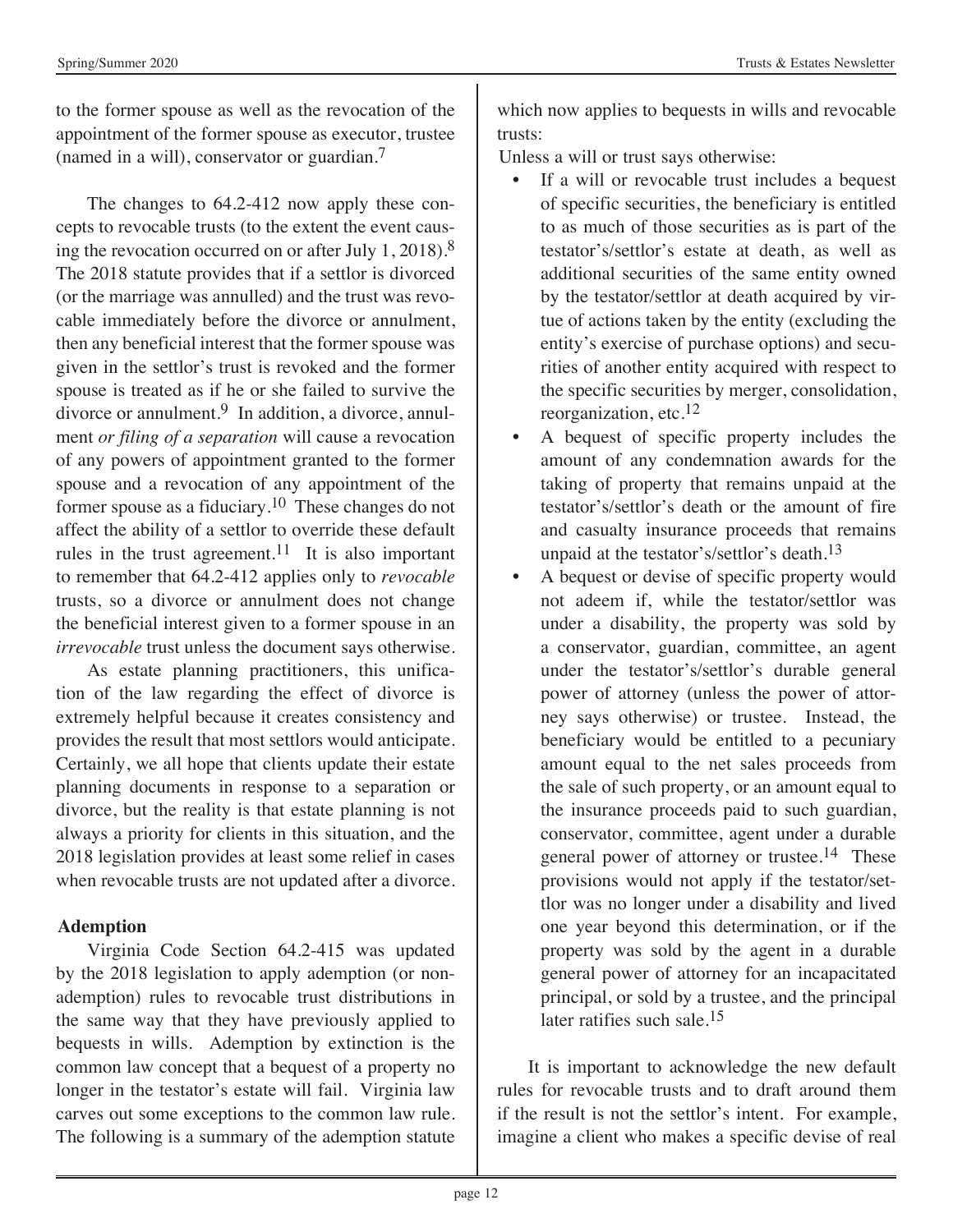property in his or her revocable trust and who later needs to move to an assisted living facility. If the trustee of the trust sells the real property to pay for such care and the trust doesn't specify otherwise, the value of the real property becomes a pecuniary bequest. The specific language required to override this result could be as simple as the following: "My Trustee shall distribute my real property, located at [address], to [beneficiary], if he/she survives me. If [beneficiary] does not survive me, or if I or the trust do not own such real property upon my death, this

#### **Bequests that Fail**

devise shall lapse."

The changes to section 64.2-416 standardize the way that failed bequests in a will and failed distributions in a revocable trust are treated. Under prior law, in a will that does not state otherwise, a non-residuary bequest that fails lapses and becomes part of the residue.<sup>16</sup> Additionally, if the residuary is distributed to two or more people in a will and a share fails, that share passes to the other residuary beneficiaries in proportion to their interests in the residue.17 In the 2018 statute, in a revocable trust that does not state otherwise, a non-residuary trust distribution that fails lapses and becomes part of the residue.18 In addition, if the residuary in a trust is to be distributed to two or more individuals and a share fails, that share passes to the other beneficiaries in proportion to their interests in the residue.19

Most commonly a distribution will fail or become inoperative due to a beneficiary predeceasing a testator or settlor. However, a distribution can fail for other reasons, such as a condition not being satisfied. For example, a share might be distributed to a child, if he or she is then living, but if not, to his or her spouse, if the spouse is living and was married to the child upon the child's death. In this case, the son-inlaw or daughter-in-law only receives that share if he or she was married to the child when the child died. In another example, a charitable bequest can fail if the charity is not then in existence (although the *cy pres* doctrine could theoretically be applied by the court to prevent a charitable trust from failing).20 It is important that the testator or settlor's wishes are clear in the will or revocable trust to ensure that they will be carried out.

It is good practice to address so-called "inoperative shares" in both trusts and wills. This not only avoids the default rules but provides clarity to both fiduciaries and beneficiaries in how the assets should be distributed if a beneficiary predeceases the testator or settlor or if the bequest otherwise fails.

# **Anti-Lapse**

Finally, section 64.2-418 applies the same antilapse default rules to revocable trusts that were previously only applicable to wills.21 The rules are as follows:

Unless a contrary statement appears in the will or revocable trust, if a beneficiary of a revocable trust or will (who is the settlor or testator's grandparent or a descendant of the grandparent) is deceased upon the execution of the trust agreement or will, or upon the death of the settlor or testator, the descendants of the deceased beneficiary who survive the settlor or testator take in place of the deceased beneficiary. The share for the deceased beneficiary would be divided into as many equal shares as there are surviving descendants (in the closest degree of kinship to the deceased beneficiary) and deceased descendants in the same degree of kinship to the deceased beneficiary who left living descendants. One share would be distributed to each surviving descendant and one share would be distributed on a *per stirpes* basis to the descendants of the deceased descendants. This provision applies to wills and to trusts that are revocable immediately before the settlor's death on or after July 1, 2018, and the beneficiary would have taken as a result of the settlor's death if the beneficiary survived the settlor.22

These default rules only apply to beneficiaries who are related to the settlor or testator (i.e., a grandparent or descendant of the grandparent). However, it is best to be clear in the documents for all beneficiaries about what should happen in the situation of a deceased beneficiary. It is important to discuss these provisions with your client when drafting documents and determine whether or not the client would like the share of a deceased beneficiary to pass to his or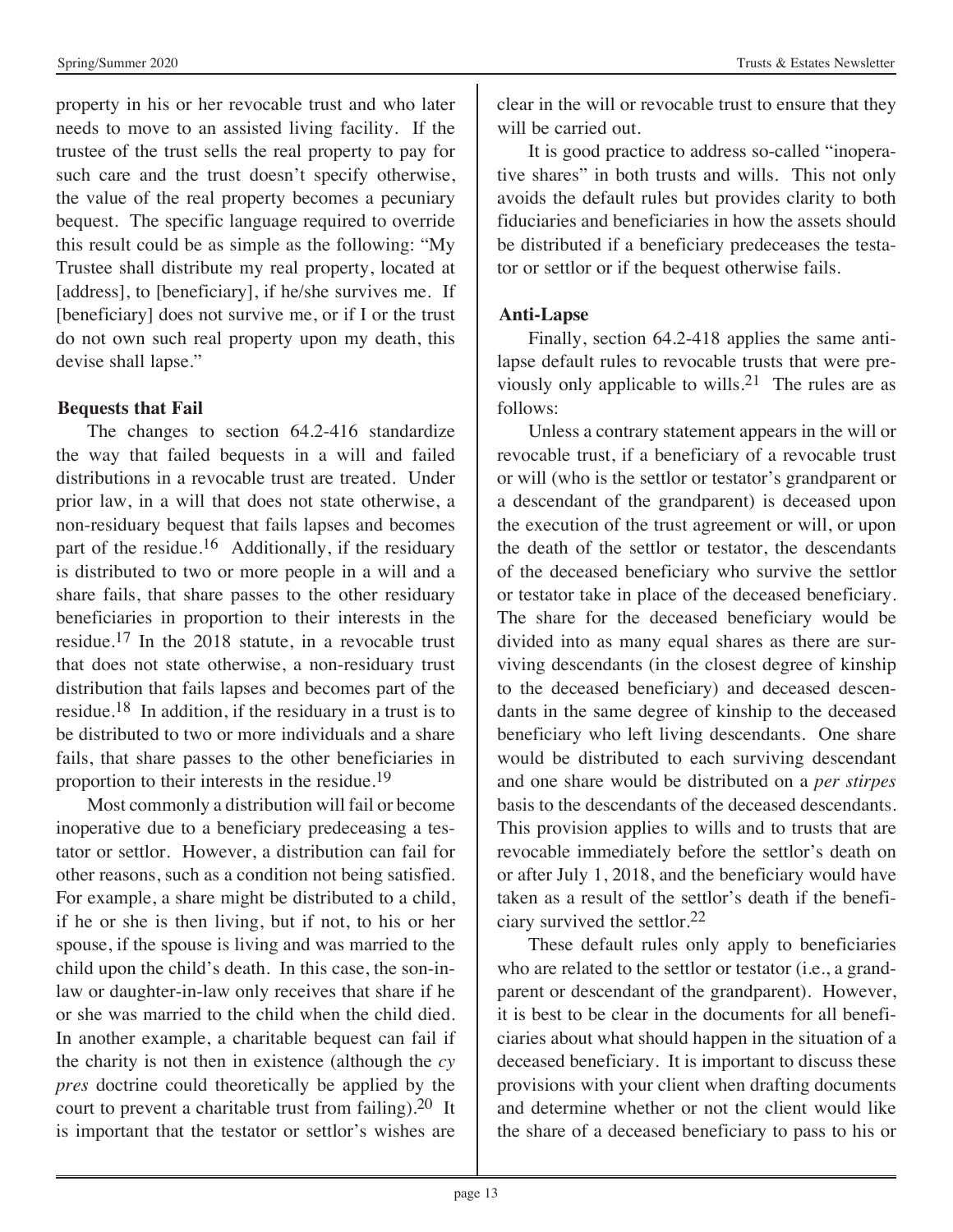her descendants.

#### **Conclusion**

The modern estate planning attorney deals with both wills and revocable trusts on a daily basis, so it is crucial to understand the differences in the default rules that are applied to each. This legislation is a good step forward in helping to reduce the discrepancies in how the law is applied to the different ways of passing one's property after death.  $\triangle$ 

*Kathi L. Ayers is a principal with the firm of Vaughan, Fincher & Sotelo, PC, in Vienna and Leesburg, Virginia. Ms. Ayers assists clients with estate planning, including planning with revocable trusts, planning for minor children and special needs beneficiaries, lifetime and testamentary transfer tax planning and entity formation. She received her J.D. from George Mason University and is a member of the bars of Virginia, Maryland and the District*  of Columbia. **※** 

#### **(Endnotes)**

**1.** English Statute of Frauds, 1677, 29 Car. II, ch.3, §5 (Eng.) and English Wills Act of 1837, 7 Will. 4 & 1 Vict., ch. 26, §9 (Eng.).

- **2.** Va. Code Ann. §64.2-404.1.
- **3.** Va. Code Ann. §64.2-404.1(E).

**4.** *Thorsen v. Richmond Society For The Prevention Of Cruelty to Animals*, 786 S.E.2d 453 (Va. 2016).

- **5.** Va. Code Ann. §64.2-401.1(A).
- **6.** Va. Code Ann. §64.2-412(B).
- **7.** *Id.*
- **8.** Va. Code Ann. §64.2-412(G).
- **9.** Va. Code Ann. §64.2-412(D)(1).
- **10.** Va. Code Ann. §64.2-412(D)(2).
- **11.** Va. Code Ann. §64.2-412(D).
- **12.** Va. Code Ann. §64.2-415 (B)(1).
- **13.** Va. Code Ann. §64.2-415(B)(2).
- **14.** Va. Code Ann. §64.2-415.
- **15.** Va. Code Ann. §64.2-415(B)(3).
- **16.** Va. Code Ann. §64.2-416(B)(1).
- **17.** Va. Code Ann. §64.2-416(B)(2).
- **18.** Va. Code Ann. §64.2-416(B)(1).
- **19.** Va. Code Ann. §64.2-416(B)(2).
- **20.** Va. Code Ann. §64.2-731.
- **21.** Va. Code Ann. §64.2-418.
- **22.** Va. Code Ann. §64.2-418(C).  $\triangle$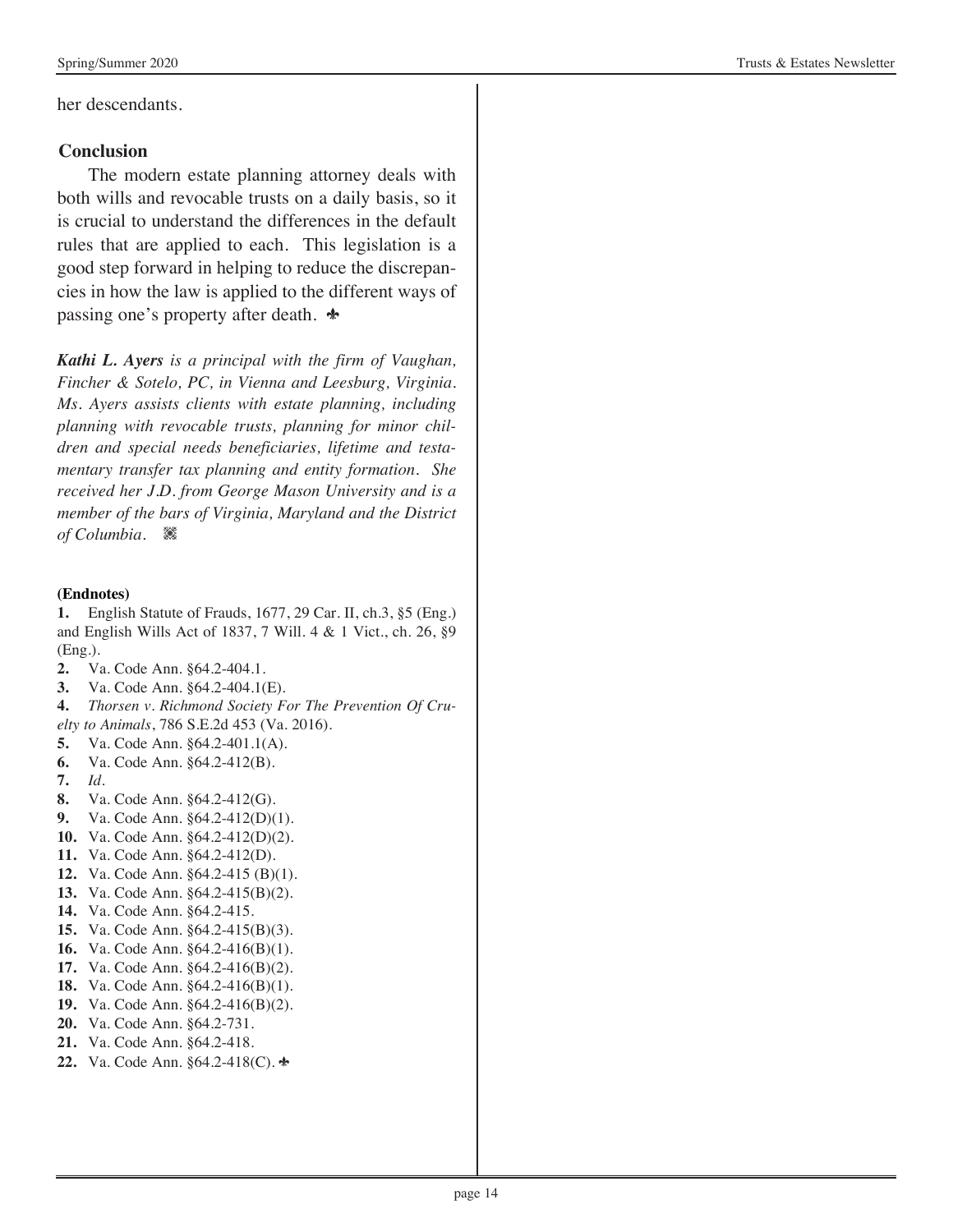# **Overlapping Practice Areas**

*By Peter Holstead Davies, Jonathan E. Davies, & David B. Bice*

This article illustrates how family law and estate planning and administration can overlap such that practitioners of either field should have some understanding and awareness of the other. While this is not a comprehensive summary, it will offer a few matters for consideration.

### **Powers of Attorney**

In preparing an estate plan for a client, it is standard to include a power of attorney. The document allows the client to appoint agents to act on the client's behalf in the event of the client's unavailability. The unavailability can be due to a serious illness, such as a coma, or simply a situation where the client is traveling abroad and needs the agent to handle a business matter back home. A properly worded power of attorney can go a long way in preventing a conservatorship action in the event the client becomes incapacitated. The conservatorship action may not be needed if an agent is already in place.

For married clients, the spouse is usually appointed as the primary agent. So what happens if the couple experiences marital difficulties and a divorce action is filed? An agent's authority terminates under a list of circumstances, including, "Unless the power of attorney otherwise provides, an action is filed (i) for the divorce or annulment of the agent's marriage to the principal or their legal separation, (ii) by either the agent or the principal for separate maintenance from the other, or (iii) by either the agent or the principal for custody or visitation of a child in common with the other."<sup>1</sup>

Each divorce action has its own set of facts, but it would be worth asking the client whether the client has a power of attorney naming the spouse as an

agent. Putting the spouse on notice that the spouse is no longer allowed to act as agent will likely help support a request for attorney's fees if that spouse nevertheless abuses the power of attorney for the spouse's own gain. An agent who violates the Uniform Power of Attorney  $Act^2$  is liable to the principal for the amount to restore the value of the principal's property had the violation not occurred, and is liable for reimbursing the principal for attorney's fees and costs. $3$ 

# **Advance Medical Directives**

Likewise, an estate plan usually includes an advance medical directive. The advance medical directive allows the client to appoint agents to act on the client's behalf for medical matters, including end of life decisions. The Virginia Health Care Decisions Act<sup>4</sup> does not provide for the automatic termination of a spouse's ability to act under an advance directive in the event of a filing for divorce, separate maintenance, or for custody of a child in common.

In the absence of an advance medical directive, there is a statutory hierarchy of decision-makers.5 The second on the list, following a guardian, is the patient's spouse, "except where a divorce action has been filed and the divorce is not final." If a divorce action has been filed, the healthcare provider should move down the hierarchy to the next available decision-maker. However, if the patient has an advance medical directive, a divorce has been filed, but the patient still lists the estranged spouse as agent, a problem may arise. While a successor agent may win that argument, it would be wise to avoid the argument altogether.

As with a power of attorney possibly preventing a conservatorship action, so too could an advance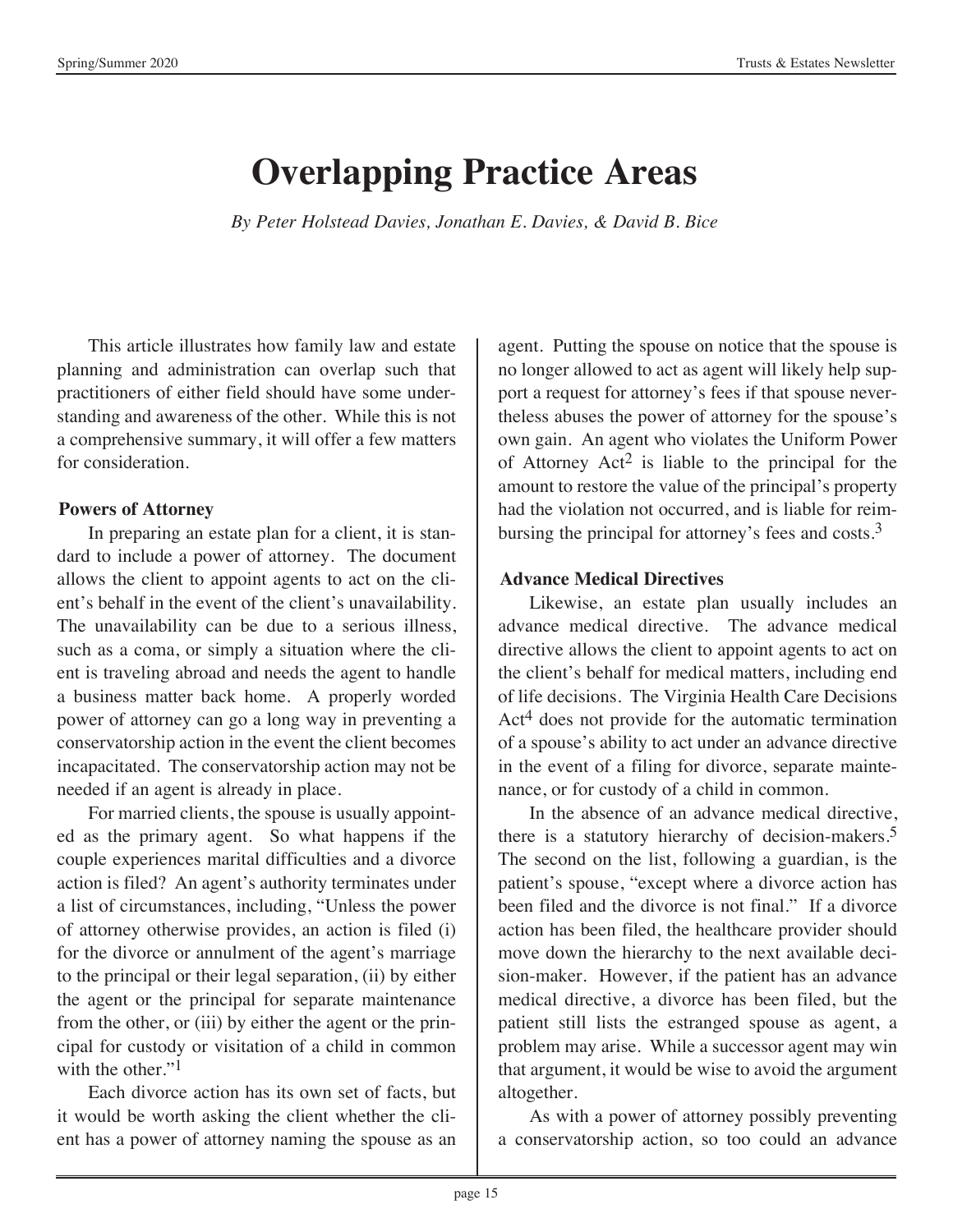medical directive prevent a guardianship action. A petition for a conservatorship or guardianship is required to state whether the respondent has a power of attorney or advance directive.6

# **Impact of Divorce on Wills and Trusts**

If a client has a will in which the client's spouse is a beneficiary and subsequently gets divorced, the will is interpreted such that spouse is treated as having predeceased the client. Likewise, provisions nominating the spouse as executor are treated as though the spouse predeceased the client.7

For trusts, the result is similar. If the client has a revocable trust, the trust is interpreted as though the spouse predeceased the client when the divorce is granted. In some instances, a spouse may be serving as a co-trustee with the client. Upon the filing of a divorce (as opposed to an entry of a divorce decree) the spouse is treated as having predeceased the client for the purposes of serving as a fiduciary.8

If the client and former spouse remarry, the prior will or trust provisions relating to the spouse can go back into effect, provided certain requirements are met.<sup>9</sup>

# **Testamentary Guardianships**

In addition to handling divorces, many family law attorneys also deal with custody, visitation, and support matters. In Virginia, testators are able to nominate guardians for their minor children in their last will and testament. However, "[a] guardian of the person of a minor other than a parent is not entitled to custody of the person of the minor so long as either of the minor's parents is living and such parent is a fit and proper person to have custody of the minor."<sup>10</sup> The appointment of a testamentary guardian becomes void if the guardian "(i) renounces the guardianship or (ii) fails to appear in the court in which the will is admitted to probate within six months after the probate to accept the guardianship  $[\dots]$ ."<sup>11</sup> The appointment of a testamentary guardian would not prohibit someone else from filing for custody of the minor. In such instance, the court would apply the best interests of the child standard in making a determination.<sup>12</sup>

Testamentary guardianships are unavailable for people who have guardianship or conservatorship over an adult. In that instance, the guardian or conservator may wish to appoint a standby guardian or conservator as allowed by § 64.2-2013, prior to the then-serving guardian or conservator's death.

# **Premarital and Postmarital Agreements**

Premarital and postmarital agreements are useful tools in a family law setting. In some circumstances, the agreements allow the parties to get a divorce in six months from the date of separation rather than having to wait a year.<sup>13</sup> Marital agreements drafted by family law attorneys are often prepared with the possibility of divorce in mind. But the marital agreement, whether drafted before or after the marriage, should also address the inevitability of death. The drafting attorney should, for example, consider having the spouses waive their rights to the allowances described below. A marital agreement does not preclude a spouse from providing for the other in his or her estate plan.

The formalities and enforcement provisions concerning marital agreements are found in the Premarital Agreement Act.<sup>14</sup> The Act applies to marital agreements executed on or after July 1, 1986.15 While the Act references "premarital" agreements, its scope includes postmarital agreements, too.16 Generally, the agreement must be in writing and signed by both parties.17 An exception exists for postmarital agreements: "If the terms of such agreement are (i) contained in a court order endorsed by counsel or the parties or (ii) recorded and transcribed by a court reporter and affirmed by the parties on the record, personally, the agreement is not required to be in writing and is considered to be executed."<sup>18</sup> A marital agreement does not require consideration to be enforceable.<sup>19</sup> The content of the agreement may include any matter whatsoever, so long as it is not in violation of public policy or a statute imposing a criminal penalty.20 The statute regarding enforcement, § 20-151, is nuanced enough that the careful practitioner should study it as it contains issues such as burden of proof, voluntariness, unconscionability, and disclosures of assets and liabilities.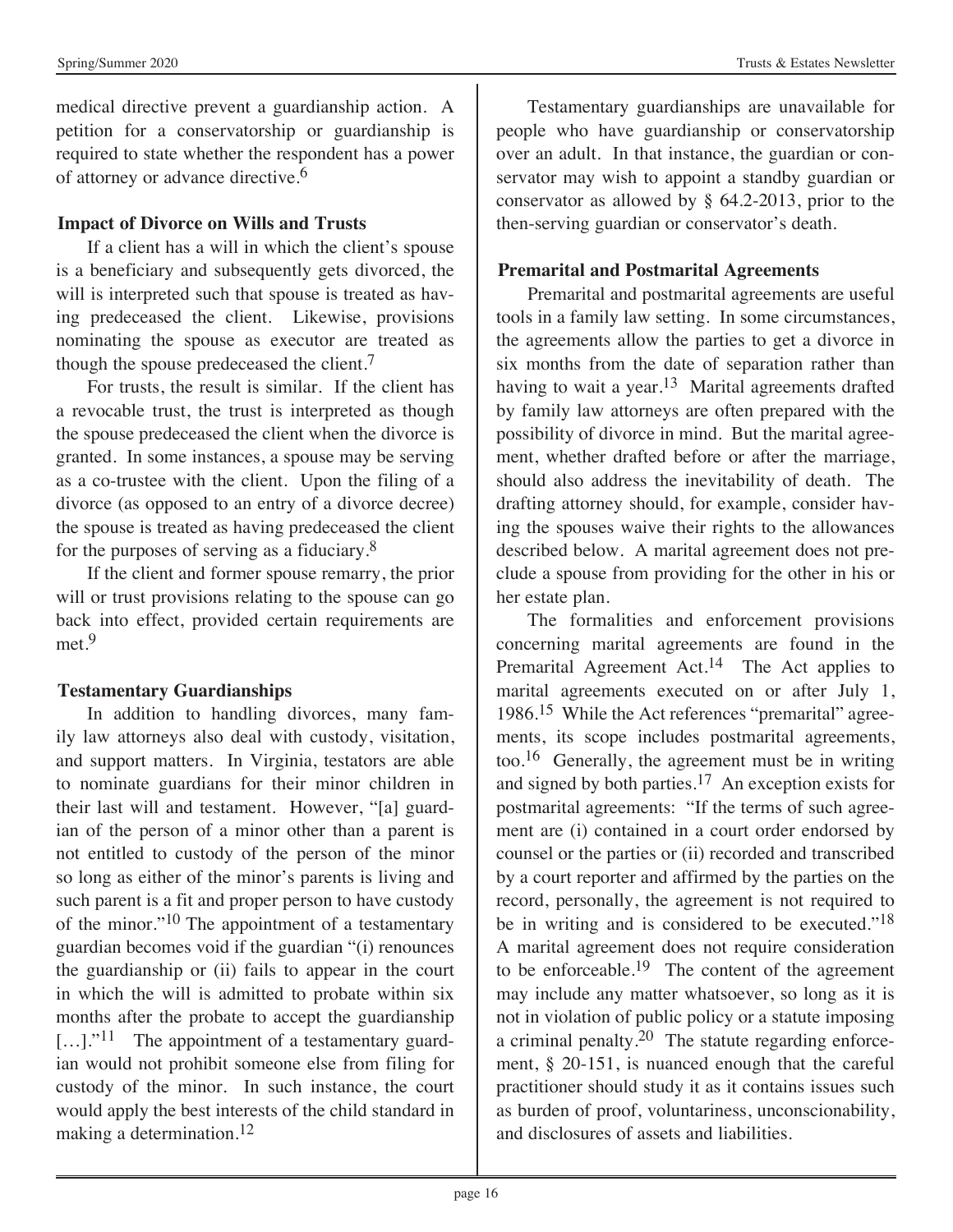#### **Allowances**

A spouse and minor children of a decedent may be entitled to claim certain allowances, regardless of whether the decedent died testate or intestate. After costs and expenses of administration, these allowances take priority over all other debts or expenses.21 As a family law attorney will occasionally encounter the situation where one of the parties dies during the divorce action, these can be useful claims.

The procedures and timing for claiming allowances are set forth in § 64.2 313. The allowances are not available, however, where there has been willful desertion or abandonment, with the desertion or abandonment continuing to the decedent's death.<sup>22</sup> (An excellent resource for researching willful desertion and abandonment, among other family law topics, is the family law volume of the Virginia Practice Series.<sup>23</sup>) "Willful desertion or abandonment, which entitles a husband or wife to a bed and board divorce, consists of two elements: (1) the actual breaking off of the matrimonial cohabitation and (2) an intent to desert in the mind of the offender. Both must combine to make the desertion complete."<sup>24</sup>

# **Additional Topics for Consideration**

Beneficiary designations, bank accounts. Family law attorneys are familiar with § 20 111.1, which requires a death benefits notice in divorce decrees in conspicuous, bold print. But be sure to revisit beneficiary designations on life insurance policies, IRAs, and other accounts — doing so may prevent litigation. Generally, a former spouse who is left on a client's beneficiary designation form following the entry of a divorce from the bond of matrimony is treated as having predeceased the client.<sup>25</sup> To the extent that federal law preempts  $\S 20-111.1(A)$ , subsection D provides, "If this section is preempted by federal law with respect to payment of any death benefit, a former spouse who, not for value, receives the payment of any death benefit that the former spouse is not entitled to under this section is personally liable for the amount of the payment to the person who would have been entitled to it were this section not preempted."26 (One questions whether this attempt to preempt preemption would be successful.)

In the banking context, divorce extinguishes the right of survivorship in multiple party accounts (such as a joint checking account) and converts it into a tenancy in common.27

The elective share of a decedent spouse's estate. In 2016, the General Assembly restructured the manner in which the election of the decedent's augmented estate is calculated. This is a topic deserving of its own article. (Indeed, John T. Midgett, Esq., wrote an excellent article in Vol. 22, No. 13, of this newsletter regarding the statutory development of the augmented estate.28) If a family law attorney encounters a scenario where a spouse has attempted to disinherit the other — whether in a will, by non-probate transfers of wealth at death, or some other form — the attorney representing the surviving spouse should consider collaborating with an estate attorney to examine whether claiming the elective share of the decedent's estate is appropriate. Likewise, for estate attorneys, if it has been several years since you have addressed an augmented estate matter, review the statutes as there has been a significant overhaul to the augmented estate approach and calculation for decedents dying on or after January 1, 2017.29

Real estate law. Family law attorneys and estate planning attorneys both encounter real estate matters, and attorneys in both fields should be familiar with real estate concepts that relate to married persons. For example, Virginia is a state that allows real or personal property to be owned as tenants by the entirety by spouses for as long as they are married.30 With some exceptions, property so held is not subject to creditors of one spouse, alone, during the tenancy.31

For real estate, prior to the 2015 Supreme Court of Virginia case of *Evans v. Evans*, both spouses would be required to execute a deed as grantors when they owned the property as tenants by the entirety for the conveyance to be effective.32 In *Evans*, the court ruled that one spouse, by that spouse's sole act, could convey ownership held as tenants by the entirety when the conveyance was to the other spouse. This was addressed legislatively in 2017 when the General Assembly clarified that, "[e]xcept as otherwise provided by statute, no interest in real property held as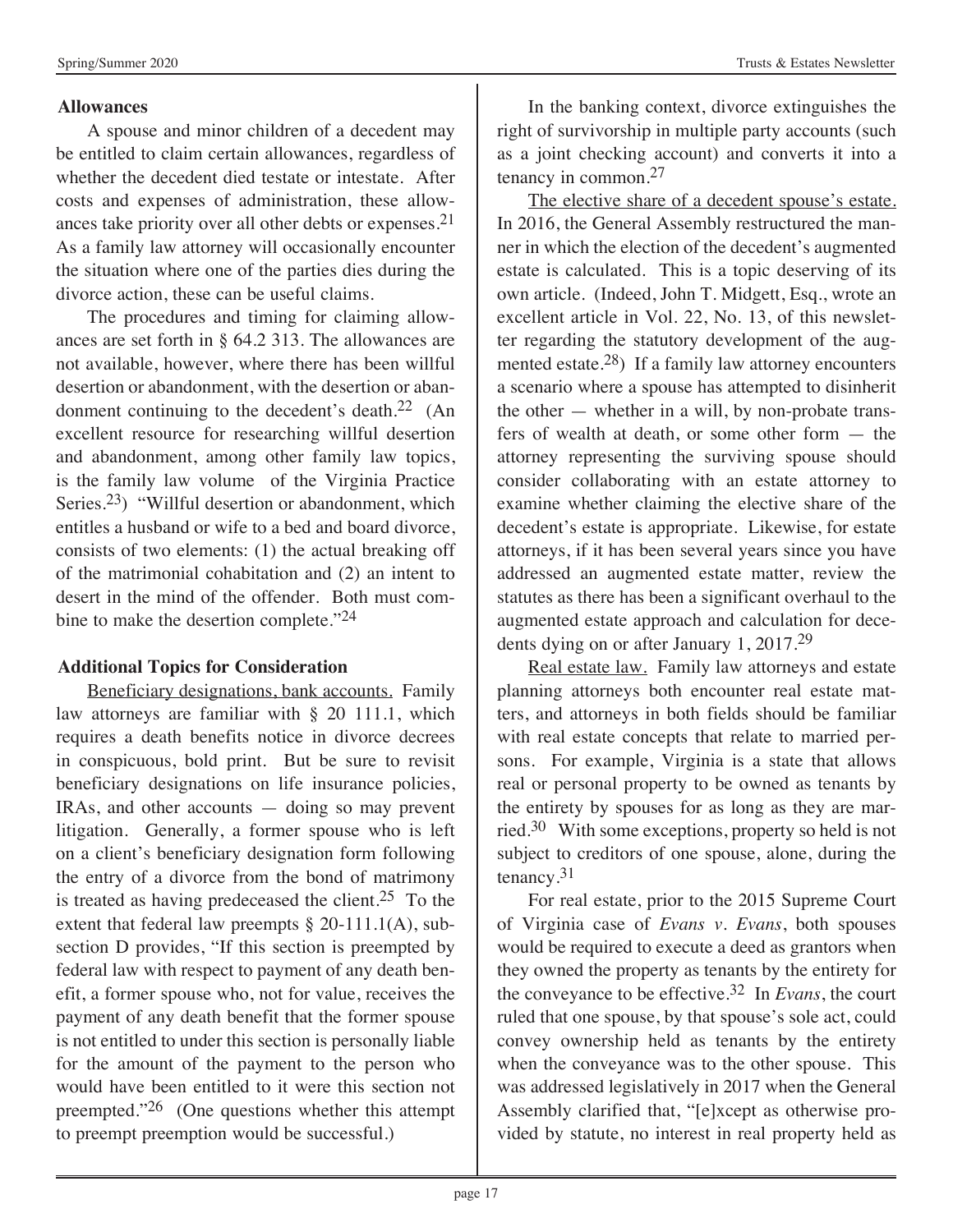Spring/Summer 2020 Trusts & Estates Newsletter

tenants by the entireties shall be severed by written instrument unless the instrument is signed by both spouses as grantors."33

Too often, an attorney drafting a deed pursuant to the parties' martial agreement, prior to the entry of a final divorce decree, will have only one spouse as the grantor, not both, although the parties own real estate as tenants by the entirety. To sever a tenancy by the entirety prior to divorce, or to transfer property so owned, both spouses need to sign the deed as grantors. Failure to do so does not convey good title. A tenancy by the entirety is also severed by the entry of a decree of divorce from the bond of matrimony, converting the ownership into a tenancy in common.<sup>34</sup>

### **Conclusion**

A client going through a divorce would be welladvised to revisit his or her estate plan. If the client is reluctant to spend the additional resources to address the estate plan in conjunction with the divorce, explaining to the client what the default rules are can be a significant catalyst in having the client make an informed decision regarding the estate plan.

Due to the numerous areas of overlapping law, family law attorneys and estate planning attorneys should collaborate where appropriate in order to achieve the best result for their clients.  $\triangle$ 

*David Bice has practiced in Lynchburg and the surrounding area since 1985, focusing on family law related matters. He has lectured in state and nationwide conferences. Currently, he resides with his wife and three dogs in Bedford County. David currently serves on the Virginia State Bar's Special Committee on Technology and the Practice of Law.*

*Jonathan E. Davies (J.D. 1979) practices with his son, Peter Holstead Davies, in Lynchburg, Virginia, specializing in wills, trusts, and estate administration. Outside of law, Jon's interest is music, being the choir director at Elon Presbyterian Church.*

*Peter Holstead Davies joined his father's law practice in 2011, specializing in wills, trusts, and estate administration. Peter lives in his hometown, Lynchburg, with his wife and four children. He is president of the Lynchburg*  **Bar Association.** ※

#### **(Endnotes)**

- **1.** § 64.2 1608(B)(3) **2.** § 64.2 1600 et seq. **3.** § 64.2 1615 **4.** § 54.1 2981 et seq. **5.** § 54.1 2986 **6.** § 64.2 2002(B)(5) **7.** § 64.2-412(B) **8.** § 64.2-412 (D) **9.** § 64.2-(E) **10.** § 64.2 1701 **11.** § 64.2-1701(B) **12.** § 20-124.3 **13.** § 20-91(9)(a) **14.** § 20-147 et seq. **15.** § 20-147 **16.** § 20-155 **17.** § 20-149 **18.** § 20-155 **19.** § 20-149 **20.** § 20-150(8) **21.** § 64.2 528 **22.** § 64.2 308 **23.** Cecka, Diehl, and Cottrell (Thomson Reuters) **24.** Id. at § 7:3(b) **25.** § 20-111.1(A) **26.** § 20-111.1(D) **27.** § 6.2-607 **28.** https://www.vsb.org/site/sections/trustsandestates/fall2015a **29.** § 64.2-308.1 et seq.; see also § 64.2-300 et seq. for statutory structure for decedents dying before January 1, 2017 **30.** § 55.1-136 **31.** Exceptions, by way of example, could include federal tax liens. *See United States v. Craft*, 535 U.S. 274 (2002) **32.** *Evans v. Evan*s, 290 Va. 176 (2015)
- **33.** § 55.2-20.2(B) (now 55.1-136(B))
- 34.  $§ 20-111$   $\bullet$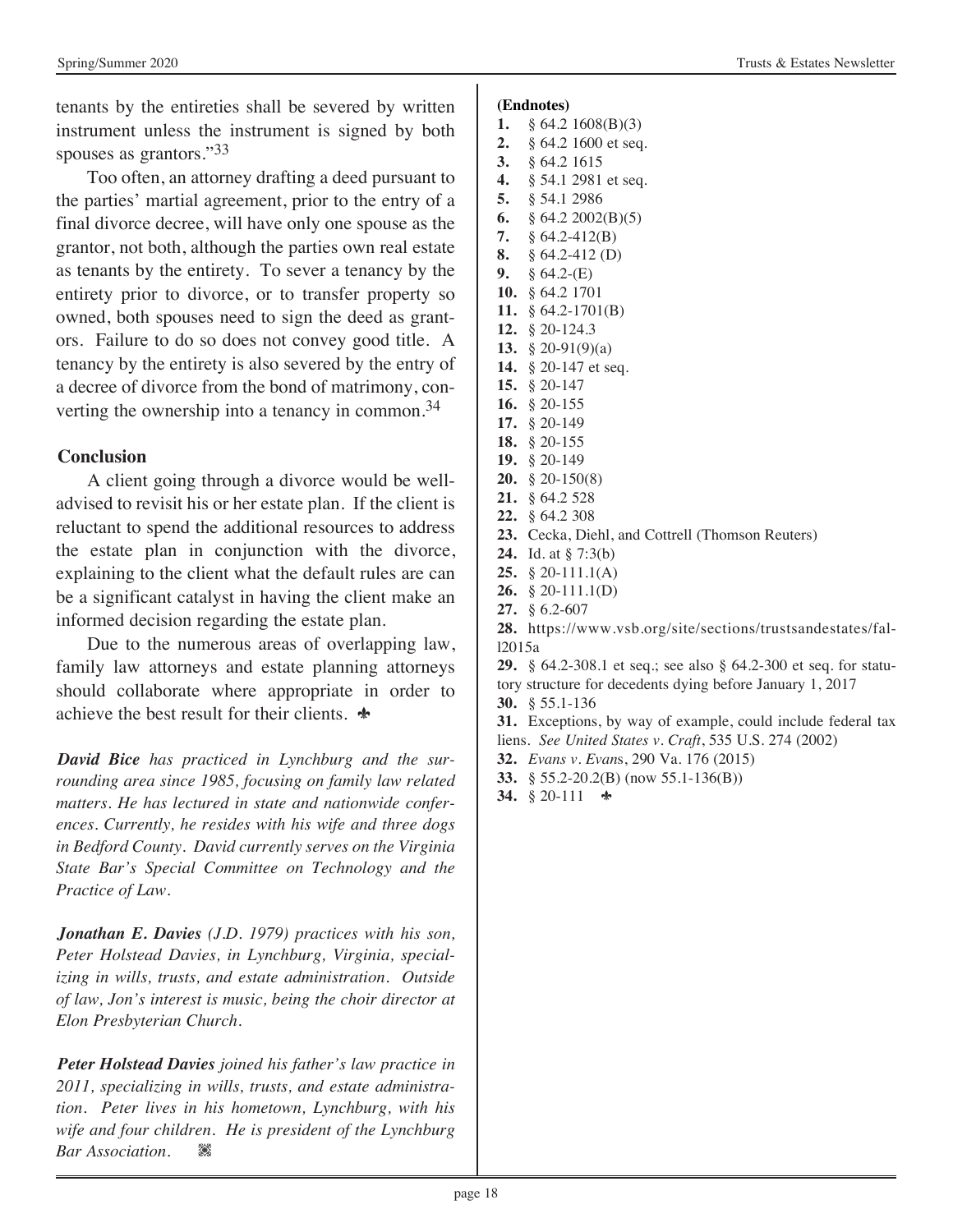# **Trusts and Estates Section Board of Governors 2019-2020**

#### **Jennifer L. Schooley** *Chair*

Schooley Law Firm, PC 315 W. Broad Street, 3rd Floor Richmond, Virginia 23220 (804) 270-1300

#### **Carter R. Brothers**

*Vice Chair* Spilman Thomas & Battle, PLLC P.O. Box 90 Roanoke, VA 24002 (540) 512-1805

**Trey T. Parker** *Secretary* Carrell Blanton Ferris & Assoc. 460 McLaws Circle, Suite 200 Williamsburg, VA 23185 (757) 220-8114

**Lauren A. Jenkins** *Immediate Past Chair* Offit Kurman, P.A. Suite 1500 8000 Towers Crescent Vienna, VA 22182 (703) 745-1821

# **Vanessa A. M. Stillman** *Newsletter Editor* Midgett Preti Olansen, PC

2901 S. Lynnhaven Rd. Ste. 120 Virginia Beach, VA 23452 (757) 687-8888

**Kevin L. Stemple** *Assistant Newsletter Editor* Yates Campbell & Hoeg LLP 4165 Chain Bridge Rd. Fairfax, VA 22030 (703) 896-1166

# **Cary Z. Cucinelli** Cuccinelli Geiger PC Suite 202A 4084 University Drive Fairfax, VA 22030 (703) 481-6464

**Rachel Radspinner** Rack & Moccia Suite 1920 222 Central Park Ave. Virginia Beach, VA 23462 (757) 605-5000

#### **Richard H. Howard-Smith**

Flora Pettit PC 530 E Main St Charlottesville, VA 22902 (434) 817-7975

#### **Mark V. Pascucci**

Wolcott Rivers Gates 200 Bendix Rd Ste 300 Virginia Beach, VA 23452 (757) 470-5553

#### **Peter H. Davies**

Davies & Davies P.O. Box 1360 Lynchburg, VA 24505 (434) 528-5500

#### **Scott J. Golightly**

Golightly Mulligan & Morgan, PLC 2016 John Rolfe Parkway Richmond, VA 23238-8111 (804) 658-3873

# **Ms. Dolly Shaffner** *Liaison* Virginia State Bar 1111 East Main Street, Suite 700 Richmond, VA 23219-0026 (804) 775-0518

http://www.vsb.org/site/sections/trustsandestates/te-board-of-governors